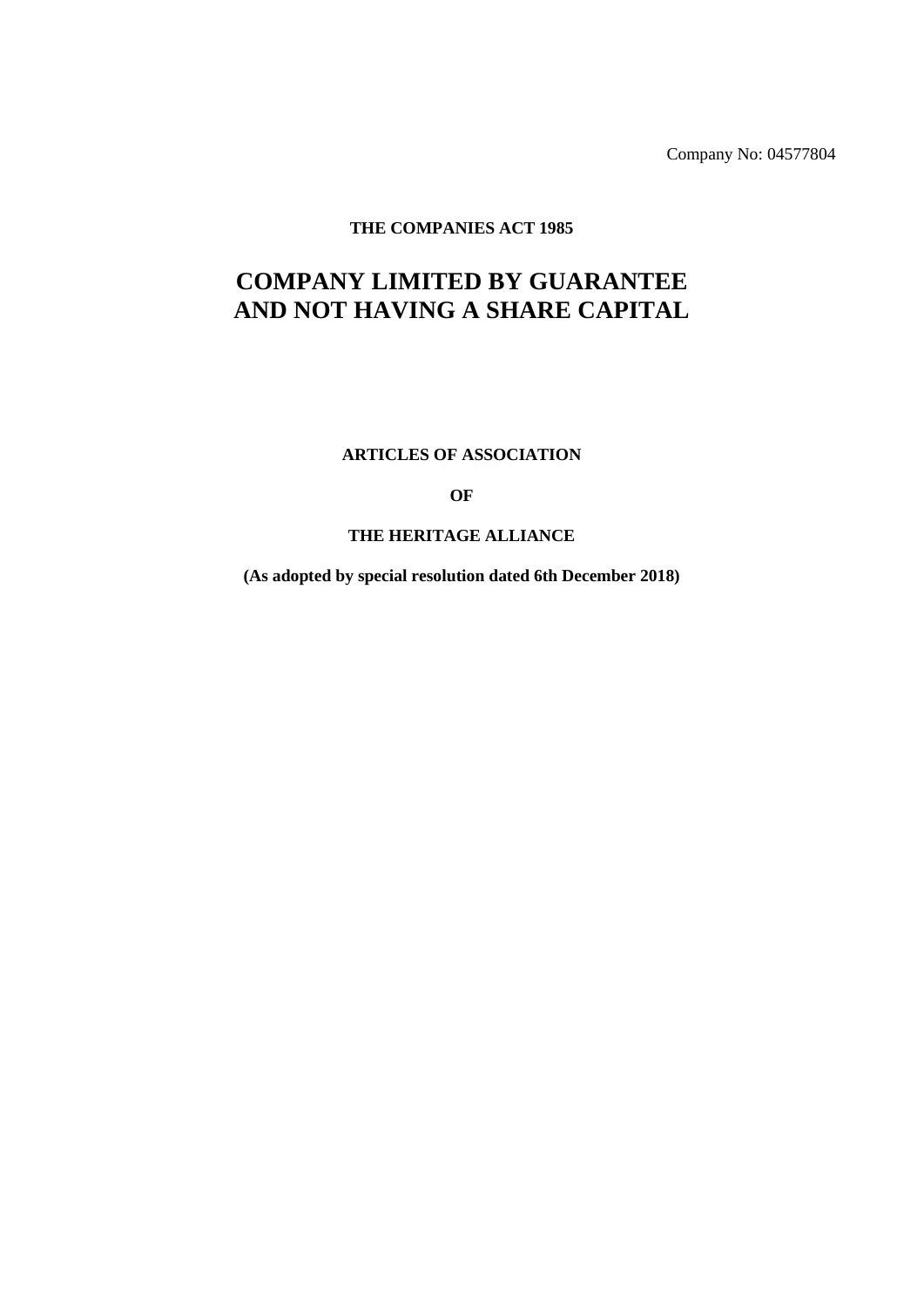#### **THE COMPANIES ACT 1985**

### **COMPANY LIMITED BY GUARANTEE AND NOT HAVING A SHARE CAPITAL**

#### **ARTICLES OF ASSOCIATION**

#### **OF**

#### **THE HERITAGE ALLIANCE**

#### **1. PRELIMINARY**

None of the regulations contained or incorporated in Tables A or C in the Schedule to the Companies (Tables A to F) Regulations 1985, or in the model articles for private limited companies limited by guarantee contained in Schedule 2 of the Companies (Model Articles) Regulations 2008, applies to the Charity except so far as they are contained or repeated in the articles.

### **2. OBJECTS**

The Objects for which the Charity is established are:

- 2.1 For the benefit of the public,
	- (a) to improve the efficient and effective fulfilment by heritage charities (as defined in the Articles of Association) of their objects; and
	- (b) to promote the efficient application of resources for charitable purposes by non-charitable institutions and organisations especially those established for purposes concerned with the protection, preservation, improvement, enhancement and/or revitalisation of the historic environment (as defined in the Articles of Association); and
- 2.2 The advancement of education of the public:
	- (a) in relation to the historical and/or architectural significance of buildings and/or sites; and
	- (b) by promoting and encouraging public access to, study and appreciation of, the historic environment.

### **3. POWERS**

In furtherance of the Objects (but not otherwise) the Charity has and may exercise all or any of the following powers:

- 3.1 to collect, document, preserve, exhibit and interpret information and material relating to the historic environment;
- 3.2 to promote the adoption and the use of practices and policies which are sustainable in the context of the historic environment;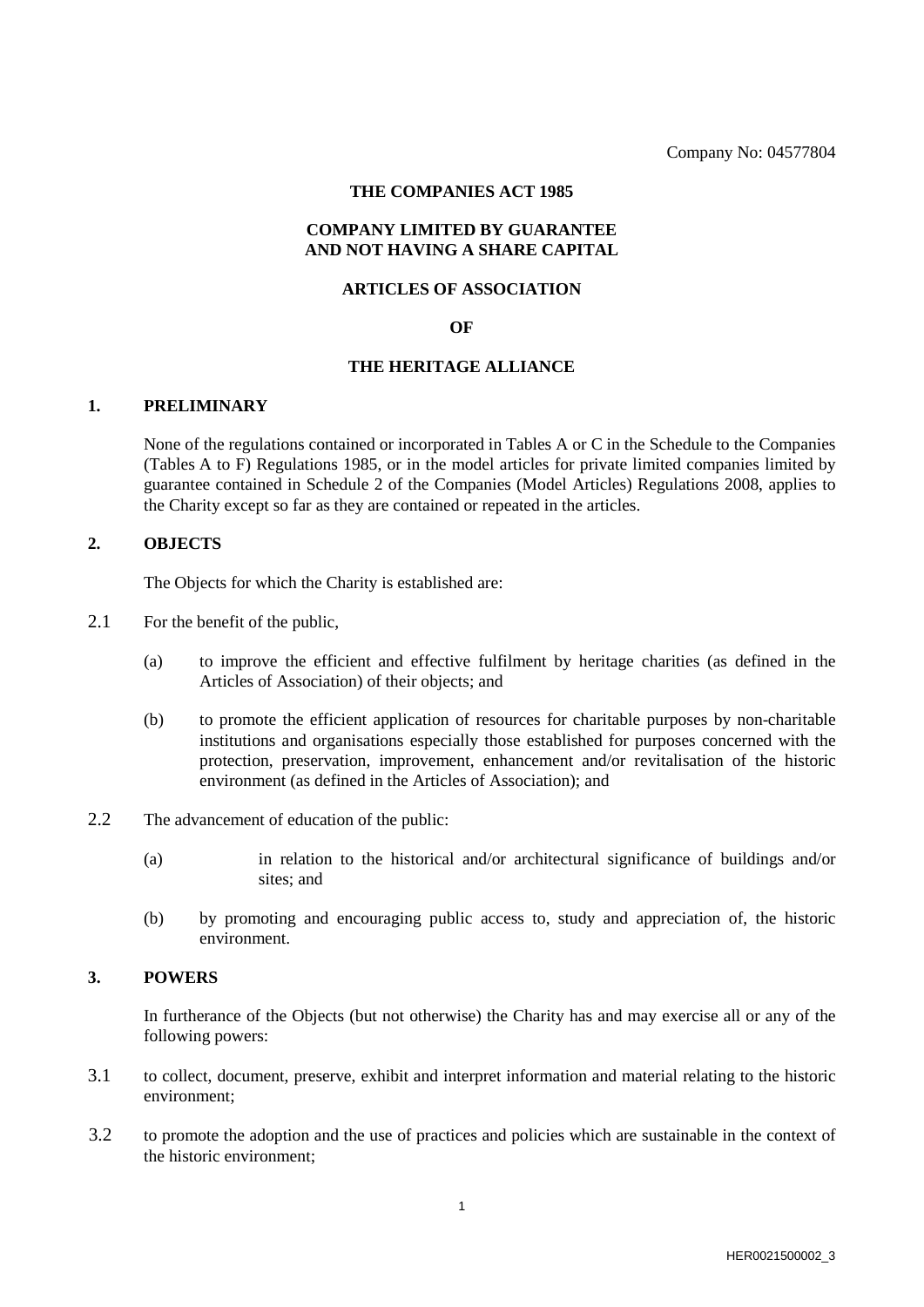- 3.3 to acquire and receive materials and information and to preserve the same and apply them in furtherance of the Objects;
- 3.4 to conduct or promote the conduct of research and to publish knowledge acquired as a result of such research;
- 3.5 to promote and carry out or assist in promoting and carrying out surveys and investigations;
- 3.6 to promote and advance education and training in any profession, vocation, industry, trade or craft associated with the historic environment;
- 3.7 to provide, promote, arrange, organise and conduct courses, lectures conferences, meetings, discussions, seminars, tours, workshops and/or the reading of learned papers;
- 3.8 to establish, form, promote, conduct, participate in, procure and encourage public exhibitions, displays or dissemination by any means or statistics, information, and materials of an educational nature;
- 3.9 to commission, procure, produce, print, publish, distribute and sell all kinds of periodicals, books, articles, leaflets, films, videos, CD roms, computer programmes, visual and audio aids and other informative material in any format and media relating to the Objects;
- 3.10 to provide advisory services and centres for information and materials for the use of persons interested in the Objects;
- 3.11 to award scholarships, exhibitions, prizes or bursaries;
- 3.12 to make grants and to provide other forms of financial assistance or assistance in kind, including loans (with or without interest);
- 3.13 to establish or support any charitable body formed for all or any of the Objects;
- 3.14 to reserve funds for special purposes or against future expenditure;
- 3.15 to raise funds and to invite and accept (or disclaim) gifts or loans of money and any other property whatsoever, real or personal and subject or not to any special charitable trust or any condition: PROVIDED that in raising funds the Charity may not undertake any non-charitable trading;
- 3.16 to draw, make, accept, endorse, discount, execute, issue and deal with promissory notes, bills of exchange and other instruments of any kind, whether or not negotiable or transferable, and to operate bank accounts in the name of the Charity;
- 3.17 to advertise in such manner as may be thought expedient;
- 3.18 to acquire (whether by grant, assignment, licence, purchase, gift or otherwise) any copyright, patent, design right, trade mark, right of publication, translation or reproduction or other intellectual property right which may appear useful to the Charity and to register, renew, revoke, license or assign or otherwise turn to account or use the same;
- 3.19 to co-operate or enter into arrangements or agreements with any government department, local authority, university, college or professional, commercial or other body or person;
- 3.20 to purchase, take on lease or in exchange, hire or otherwise acquire property of any kind;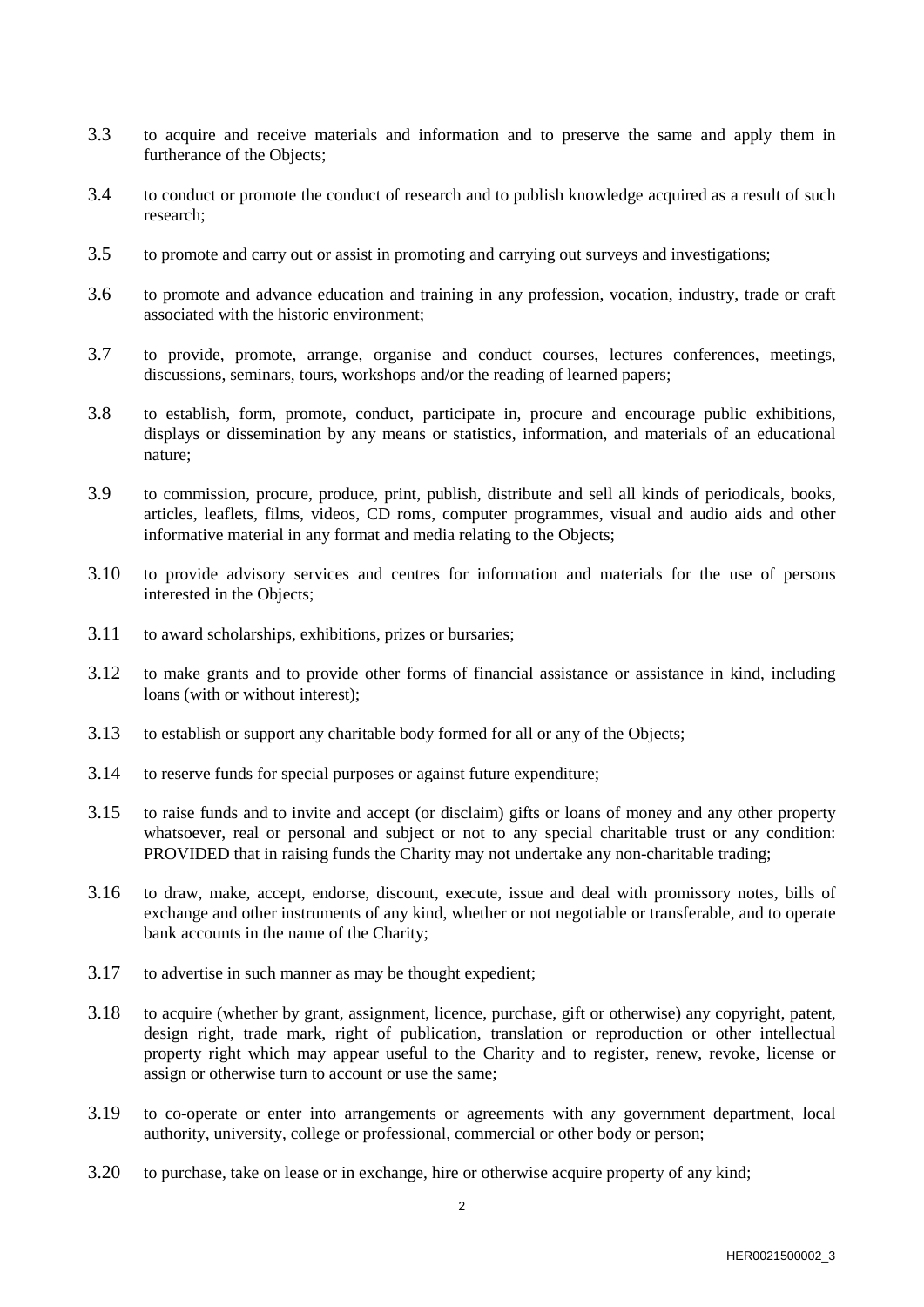- 3.21 to construct, alter and maintain any buildings;
- 3.22 subject to the requirements of the Charities Act 2011, to sell, lease or otherwise dispose of property of any kind;
- 3.23 subject to the requirements of the Charities Act 2011, to borrow money and obtain any form of credit or finance on such terms and on such security as may be thought fit;
- 3.24 to lend money or give credit on such terms and conditions and on such security as may be thought fit;
- 3.25 subject to the requirements of the Charities Act 2011, to guarantee or give security for the performance of contracts or obligations by any person or body being legally associated with the Charity;
- 3.26 to invest moneys of the Charity not immediately required for its purposes in or upon such investments, securities or property as the Trustees may determine;
- 3.27 to appoint as the Charity's Investment Manager on such reasonable terms as to remuneration and other matters as the Trustees determine a person who they are satisfied after inquiry is a proper and competent person to act in that capacity and who is either:
	- (a) an individual of repute with at least 15 years' experience of investment management who is an authorised person within the meaning of the Financial Services and Markets Act 2000 (**FSMA**); or
	- (b) a company or firm of repute which is either an authorised person under FSMA or an exempted person under the Financial Services and Markets Act 2000 (Exemption) Order 200[1](#page-3-0)<sup>1</sup>, except persons within paragraph 44 of the Schedule thereto,

and to delegate to the Investment Manager the exercise of any or all of the Trustees' investment management functions under article 4.26 including (where it is reasonably necessary to do so) terms

- (c) authorising the Investment Manager to appoint a substitute Investment Manager to exercise any or all of the Investment Manager's delegated functions on terms consistent with this article 3.27;
- (d) restricting the liability of the Investment Manager to the Charity; and
- (e) permitting the Investment Manager to act in circumstances giving rise to a conflict of interests:

PROVIDED that:

- 3.27.1 the Trustees may not authorise the Investment Manager to exercise any of their investment management functions except by an agreement which is in or evidenced in writing and which includes a term to the effect that the Trustees may, with reasonable notice, revoke the authority or vary any of its terms consistently with this article 3.27;
- 3.27.2 the Trustees may not authorise the Investment Manager to exercise any of their investment management functions:

<span id="page-3-0"></span> <sup>1</sup> S.I. 2001/1201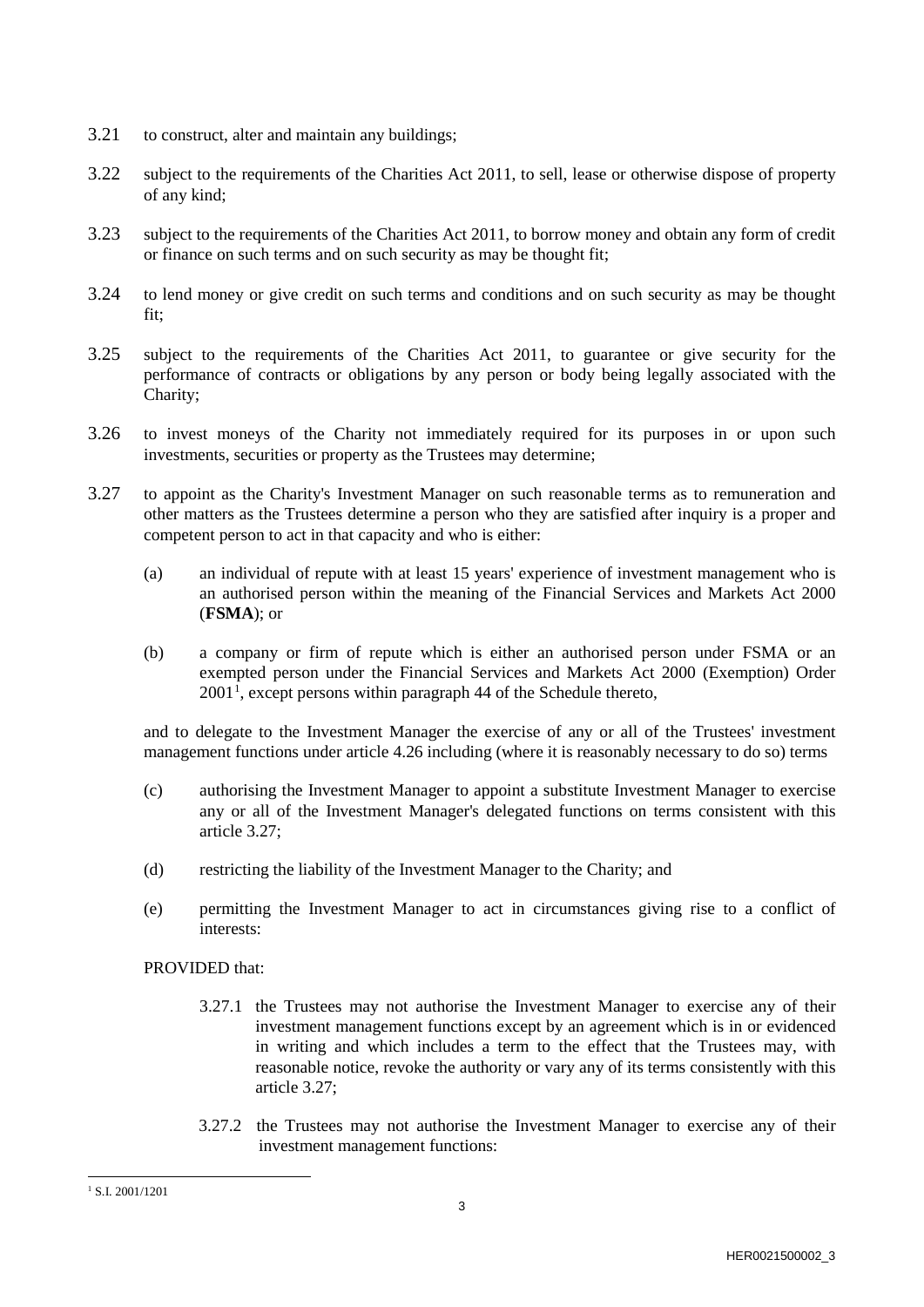- (a) except in accordance with a policy statement which is in or evidenced in writing; and
- (b) unless the agreement under which the Investment Manager is to act includes a term to the effect that he/she will secure compliance with the policy statement;
- 3.27.3 the Trustees must formulate the policy statement with a view to ensuring that the functions will be exercised in the best interests of the Charity and must revise or replace the policy statement from time to time if they consider there is a need to do so;
- 3.27.4 the Trustees must keep under regular review the arrangements under which the Investment Manager acts and how those arrangements are put into effect and must:
	- (a) ensure that they are kept informed on the performance of the Charity's investment portfolio managed by the Investment Manager and assess whether the policy statement is being complied with; and
	- (b) review the appointment of the Investment Manager and its terms at such intervals not exceeding 24 months as they determine;
- 3.28 to appoint on such reasonable terms as to remuneration and other matters as the Trustees determine a body corporate which carries on a business which consists of or includes acting as a nominee to act as the Charity's Nominee in relation to such of the assets of the Charity as the Trustees determine and to take such steps as are necessary to secure that those assets are vested in a Nominee so appointed; and any such appointment must be in or evidenced in writing PROVIDED that this article 3.28 does not authorise the appointment of a Nominee on terms that:
	- (a) permit the Nominee to appoint a substitute Nominee; or
	- (b) restrict the liability of the Nominee to the Charity; or
	- (c) permit the Nominee to act in circumstances capable of giving rise to a conflict of interests,

unless it is reasonably necessary to do so;

- 3.29 to appoint on such reasonable terms as to remuneration and other matters as the Trustees determine a body corporate which carries on a business which consists of or includes acting as a custodian to act as the Charity's Custodian in relation to such of the assets of the Charity as the Trustees determine and to take such steps as are necessary to secure that those assets are vested in a Custodian so appointed; and any such appointment must be in or evidenced in writing: PROVIDED that this article 3.29 does not authorise the appointment of a Custodian on terms that:
	- (a) permit the Custodian to appoint a substitute Custodian; or
	- (b) restrict the liability of the Custodian to the Charity; or
	- (c) permit the Custodian to act in circumstances capable of giving rise to a conflict of interest,

unless it is reasonably necessary to do so;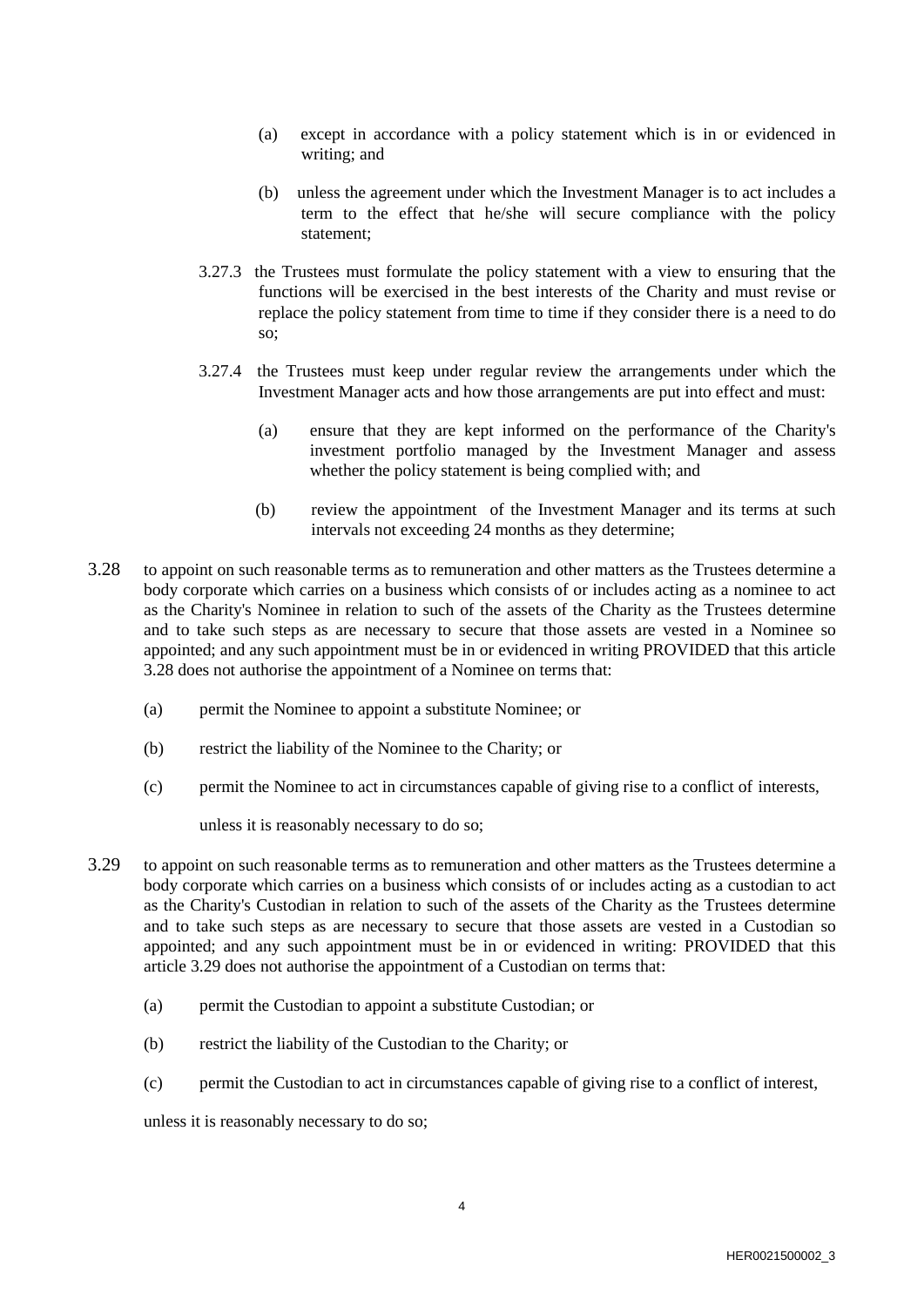- 3.30 subject to articles 3.27, 3.28, 3.29 and 4, to appoint on such reasonable terms as to remuneration and other matters as the Trustees determine agents and to delegate to any such agent or to any such agents jointly the exercise of any or all of the Trustees' functions: PROVIDED that this article 3.30:
	- 3.30.1 does not authorise the appointment of any agent on terms that:
		- (a) permit the agent to appoint a substitute; or
		- (b) restrict the liability of the agent to the Charity; or
		- (c) permit the agent to act in circumstances capable of giving rise to a conflict of interests,

unless, in relation to the exercise of delegable functions, it is reasonably necessary to do so; or

- (d) permit the remuneration of the agent for the exercise of non-delegable functions;
- 3.31.2 does not otherwise authorise the delegation of non-delegable functions except in accordance with these articles:
- 3.31 subject to article 4, to appoint on such reasonable terms as to remuneration and other matters as the Trustees determine, employees, independent contractors and voluntary workers;
- 3.32 subject to article 4, to pay reasonable annual sums or premiums for or towards the provision of pensions for employees for the time being of the Charity or their widows, widowers or dependants;
- 3.33 to insure the property of the Charity against any foreseeable risks and take out other insurance policies to protect the Charity as required;
- 3.34 to provide indemnity insurance to cover the liability of any Trustee, agent, employee, independent contractor or voluntary worker of the Charity in accordance with the articles;
- 3.35 to undertake and carry out any charitable trusts or agencies;
- 3.36 to secure the discharge of any of the Charity's liabilities and obligations in any lawful manner;
- 3.37 to amalgamate or affiliate with or to acquire or take over all or part of the undertaking or assets of any charitable body having objects altogether or mainly similar to those of the Charity;
- 3.38 to pay all expenses arising in connection with the formation and registration of the Charity;
- 3.39 to do any other lawful thing in furtherance of the Objects.

### **4. MEMBERS' AND TRUSTEES' INTERESTS**

The income and property of the Charity must be applied solely towards the promotion of the Objects and may not be paid or distributed directly or indirectly by way of dividend, bonus or otherwise by way of profit to any Member or (except as provided in the articles) to any Trustee and (except as provided in this article 4) no Trustee may be appointed to any office of the Charity paid by salary or fees or receive any remuneration or other benefit in money or money's worth from the Charity PROVIDED that nothing in this article 4 prevents any payment in good faith by the Charity: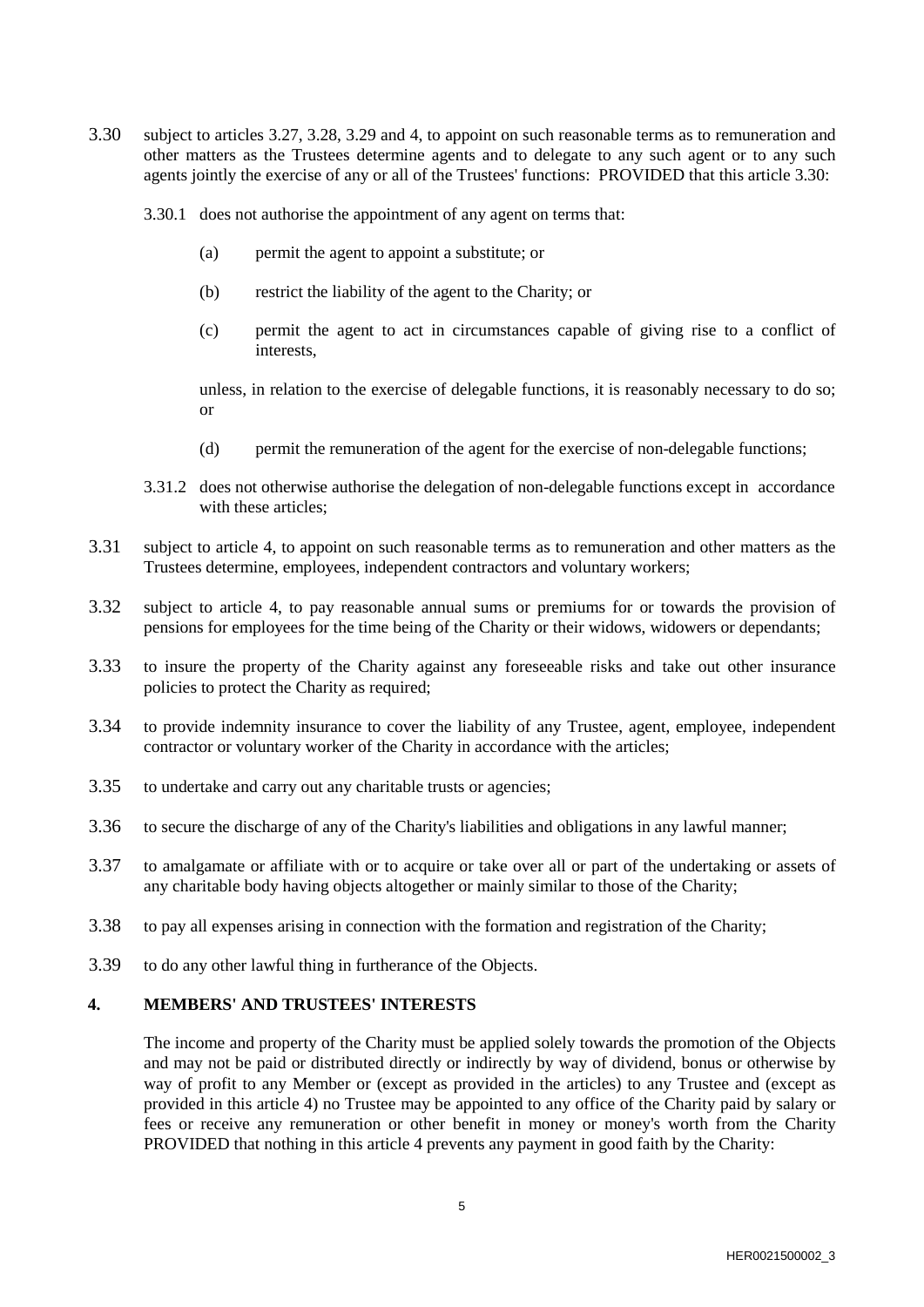- 4.1 of reasonable remuneration to any Member (not being a Trustee) for any services rendered to the Charity;
- 4.2 of interest at a reasonable rate on money lent by any Member (whether or not being a Trustee) to the Charity;
- 4.3 of reasonable rent for premises leased or let by any Member (whether or not being a Trustee) to the Charity;
- 4.4 of charitable benefits to any Member (not being a Trustee) in his/her capacity as a beneficiary of the Charity;
- 4.5 of reasonable out-of-pocket expenses to any Trustee under the articles;
- 4.6 of professional fees to any Trustee, or to any firm or body corporate in which any such Trustee is beneficially interested, for services rendered to the Charity when instructed by the other Trustees to act in a professional capacity on behalf of the Charity

PROVIDED that:

- (a) such Trustee may not be present at or take part in any discussions or decision relating to such fees or remuneration and may not be counted in the quorum for that part of the meeting of the Trustees;
- (b) the other Trustees are satisfied that the level of fees or remuneration is reasonable having regard to the services rendered;
- (c) the other Trustees are satisfied that the engagement of such Trustee's services is expedient in the interests of the Charity having regard to his/her ability, qualifications or experience;
- (d) the number of Trustees for the time being in receipt of fees or remuneration from the Charity may not exceed a minority of the Trustees.
- 4.7 of reasonable premiums in respect of trustee indemnity insurance effected under the articles.

### **5. LIMITED LIABILITY**

The liability of the Members is limited.

### **6. GUARANTEE**

Every Member undertakes to contribute such amount as may be required not exceeding  $\pounds 1$  to the Charity's assets if it should be wound up while he/she is a Member or within one year after he/she ceases to be a Member, for payment of the Charity's debts and liabilities contracted before he/she ceases to be a Member and of the costs, charges and expenses of winding up and for the adjustment of the rights of the contributories among themselves.

### **7. SURPLUS ASSETS UPON WINDING UP**

Upon the winding up of the Charity, any surplus assets of the Charity remaining after the satisfaction of all its debts and liabilities may not be paid to or distributed among the Members but must be given or transferred to such other charitable institution or institutions having objects similar to the Objects or, in default of any such institution, to such other charitable object as the Members determine.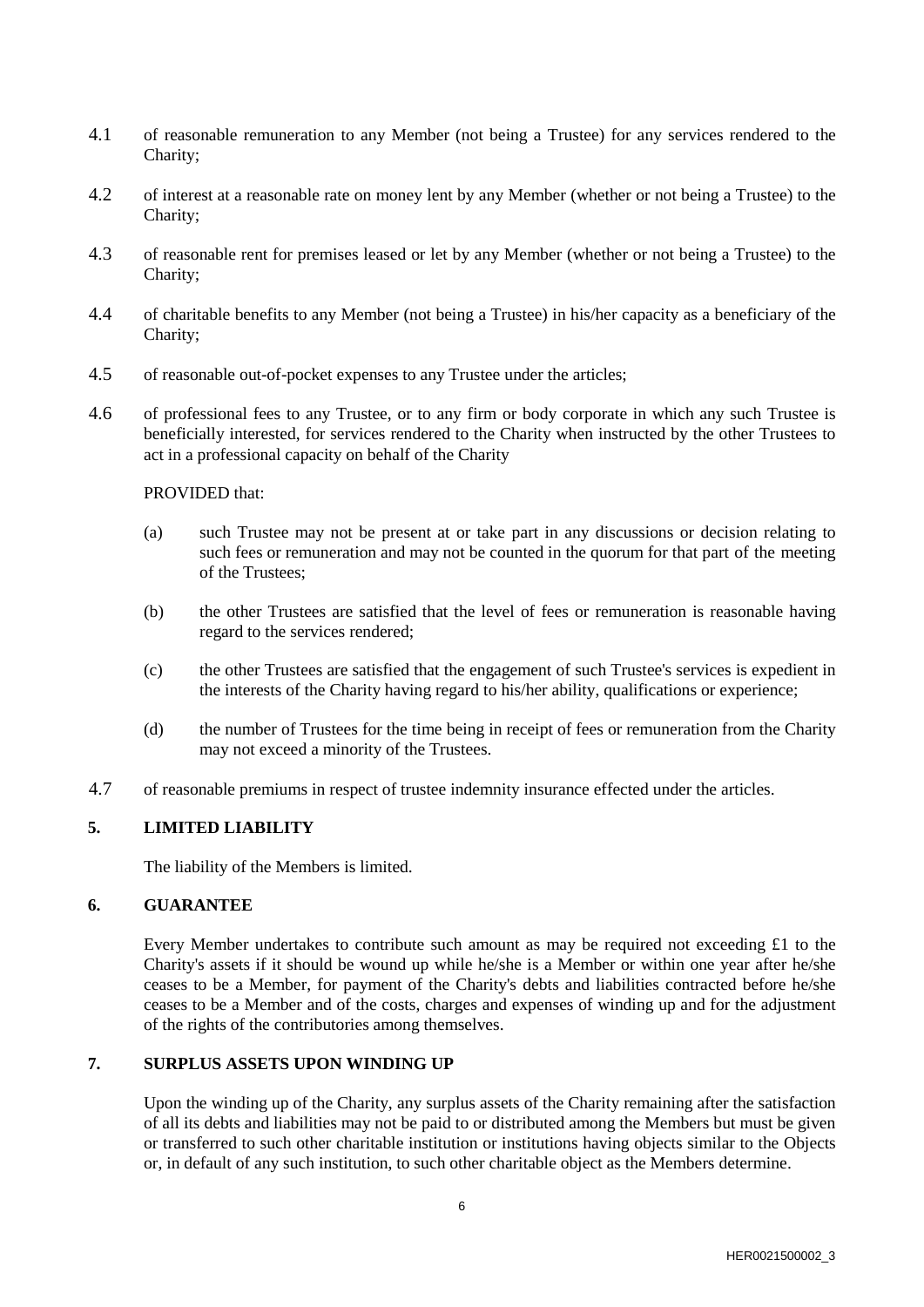### **8. MEMBERSHIP**

- 8.1 Members are the subscribers to the Memorandum and such other individuals or organisations as the Trustees admit to membership in accordance with rules made under article 29 who consent in writing to become a Member either personally or (in the case of an organisation) through an authorised representative.
- 8.2 Membership of the Charity is not transferable.
- 8.3 The Charity must maintain and keep at the registered office a Register of Members containing the following particulars with respect to each Member:
	- (a) his/her or its name and address;
	- (b) the date at which he/she or it was entered in the Register as a Member and the date at which he/she or it ceased to be a Member.
- 8.4 Membership terminates automatically if a Member:
	- (a) not being a sole Member, retires from membership by giving not less than seven clear days' notice to the Charity; or
	- (b) dies or (in the case of an organisation) ceases to exist; or
	- (c) fails to pay any subscription within three months after the due date of payment; or
	- (d) is removed from membership by resolution of the Trustees by reason of conduct inconsistent with membership of the Charity: PROVIDED that the Trustees must give the Member not less than fourteen clear days' notice of their intention to consider the resolution and invite the Member to submit written representations before a decision is made.

### **9. GENERAL MEETINGS**

- 9.1 The Charity must hold a general meeting in each year as its annual general meeting at such time and place as the Trustees appoint and must specify the meeting as such in the notices calling it; and not more than fifteen months may elapse between the date of one annual general meeting and that of the next: PROVIDED that so long as the Charity holds its first annual general meeting within eighteen months of its incorporation it need not hold it in the year of its incorporation or in the following year.
- 9.2 The annual general meeting is held for the following purposes:
	- (a) to receive from the Trustees a full statement of account;
	- (b) to receive from the Trustees a report of the activities of the Charity since the previous annual general meeting;
	- (c) to ratify the appointment of Trustees so appointed since the previous annual general meeting and to appoint Trustees (where appropriate);
	- (d) to appoint the Charity's auditors; and
	- (e) to transact such other business as may be brought before it.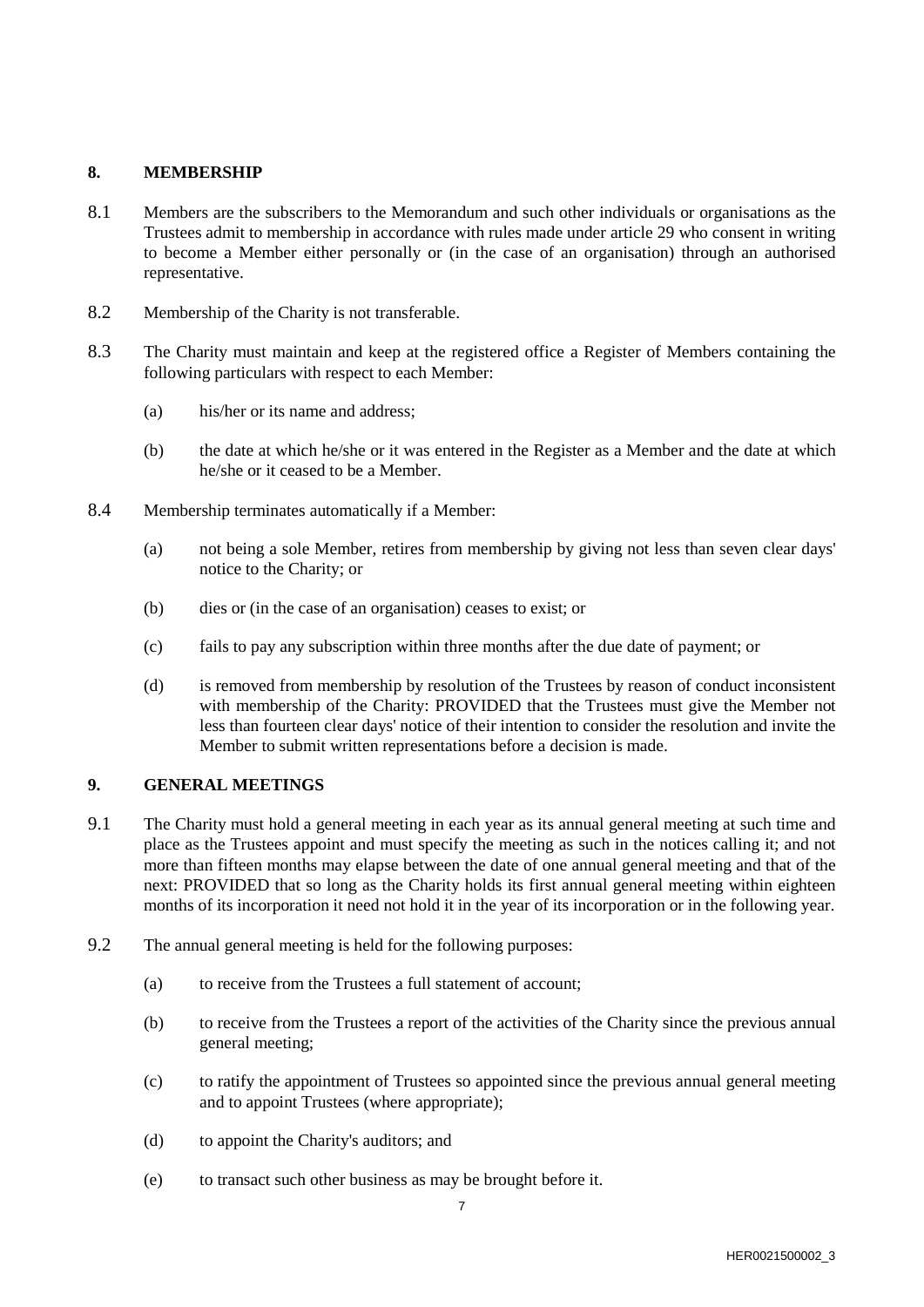- 9.3 General meetings other than annual general meetings are called extraordinary general meetings.
- 9.4 The Trustees may call extraordinary general meetings and, on the requisition of Members under the provisions of the Act, must call an extraordinary general meeting for a date not later than eight weeks after receipt of the requisition. If there are not within the United Kingdom sufficient Trustees to form a quorum, any Trustee or any Member may call an extraordinary general meeting.
- 9.5 General meetings must be attended in person or by proxy unless, in the case of an extraordinary general meeting, the Trustees for sufficient reason agree to participation under article 9.6.
- 9.6 (a) Subject to article 9.5, an extraordinary general meeting may be held by any communication system which permits each participant:
	- (i) to hear each of the other participants addressing the meeting; and
	- (ii) if he/she so wishes, to address all the other participants simultaneously,

and each such participating Member is deemed to be present in person or by proxy, as the case may be.

- (b) A resolution put to the vote of a meeting under this article is decided by each Member indicating orally to the Chair whether the Member votes in favour of or against the resolution or abstains.
- (c) A resolution decided under this article is deemed to be decided conclusively on a show of hands and the right to demand a poll is excluded in relation to any such resolution.

#### **10. NOTICE OF GENERAL MEETINGS**

- 10.1 An annual general meeting and an extraordinary general meeting called for the passing of a special resolution must be called by at least 21 clear days' notice by pre-paid first class post or email. All other extraordinary general meetings must be called by at least fourteen clear days' notice but a general meeting may be called by shorter notice if it is so agreed:
	- (a) in the case of an annual general meeting, by all the Members entitled to attend and vote at the meeting; and
	- (b) in the case of any other meeting, by a majority in number of the Members having a right to attend and vote together representing not less than 95% of the total voting rights at the meeting of all the Members.
- 10.2 The notice must specify:
	- (a) the time of the meeting;
	- (b) the place of the meeting or, in the case of a meeting under article 9.6, the contact details for the meeting;
	- (c) the general nature of the business to be transacted; and
	- (d) in the case of an annual general meeting, the meeting as such.
- 10.3 Subject to the provisions of the articles, the notice must be given to all the Members and to the Trustees and the auditors of the Charity.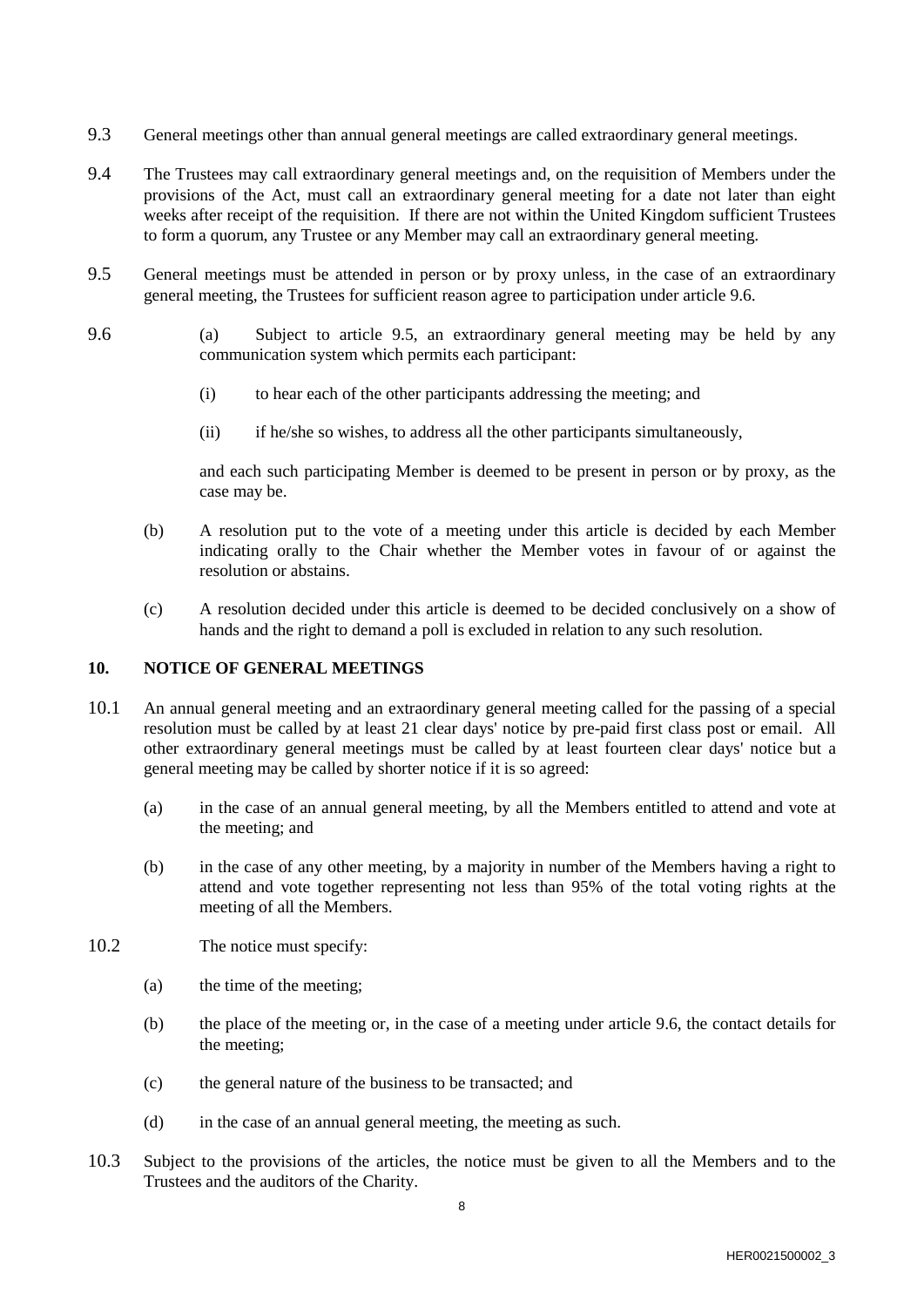10.4 The accidental omission to give notice of a general meeting to, or the non-receipt of notice of a meeting by, any person entitled to receive notice does not invalidate the proceedings at that meeting.

### **11. PROCEEDINGS AT GENERAL MEETINGS**

- 11.1 No business may be transacted at any general meeting unless a quorum is present. 10% of Members, present in person or by proxy, are a quorum.
- 11.2 A Trustee may, notwithstanding that he/she is not a Member, attend and speak at any general meeting.
- 11.3 (a) The Chair or, in his/her absence, some other Trustee present nominated by the Trustees or being the only Trustee present presides as chair of the meeting.
	- (b) If neither the Chair nor such other Trustee is present within fifteen minutes after the time appointed for holding the meeting and willing to act, the Members present in person or by proxy and entitled to vote must choose one of themselves to preside as chair of the meeting.
- 11.4 The Chair may, with the consent of a meeting at which a quorum is present (and must if so directed by the meeting), adjourn the meeting from time to time and from place to place, but no business may be transacted at an adjourned meeting other than business which might properly have been transacted at the meeting had the adjournment not taken place. When a meeting is adjourned for fourteen days or more, at least seven clear days' notice must be given specifying the time and place of the adjourned meeting and the general nature of the business to be transacted. Otherwise it is not necessary to give any notice.
- 11.5 A resolution put to the vote of a meeting must be decided on a show of hands unless before, or on the declaration of the result of, the show of hands a poll is duly demanded. Subject to the provisions of the Act and to article 9.6, a poll may be demanded:
	- (a) by the Chai; or
	- (b) by at least two Members having the right to vote at the meeting; or
	- (c) by a Member or Members representing not less than one-tenth of the total voting rights of all the Members having the right to vote at the meeting.
- 11.6 Unless a poll is duly demanded a declaration by the Chair that a resolution has been carried or carried unanimously, or by a particular majority, or lost, or not carried by a particular majority and an entry to that effect in the minutes of the meeting is conclusive evidence of the fact without proof of the number or proportion of the votes recorded in favour of or against the resolution.
- 11.7 The demand for a poll may be withdrawn, before the poll is taken, but only with the consent of the Chair. The withdrawal of a demand for a poll does not invalidate the result of a show of hands declared before the demand for the poll was made.
- 11.8 A poll must be taken as the Chair directs and he/she may appoint scrutineers (who need not be Members) and fix a time and place for declaring the results of the poll. The result of the poll is deemed to be the resolution of the meeting at which the poll is demanded.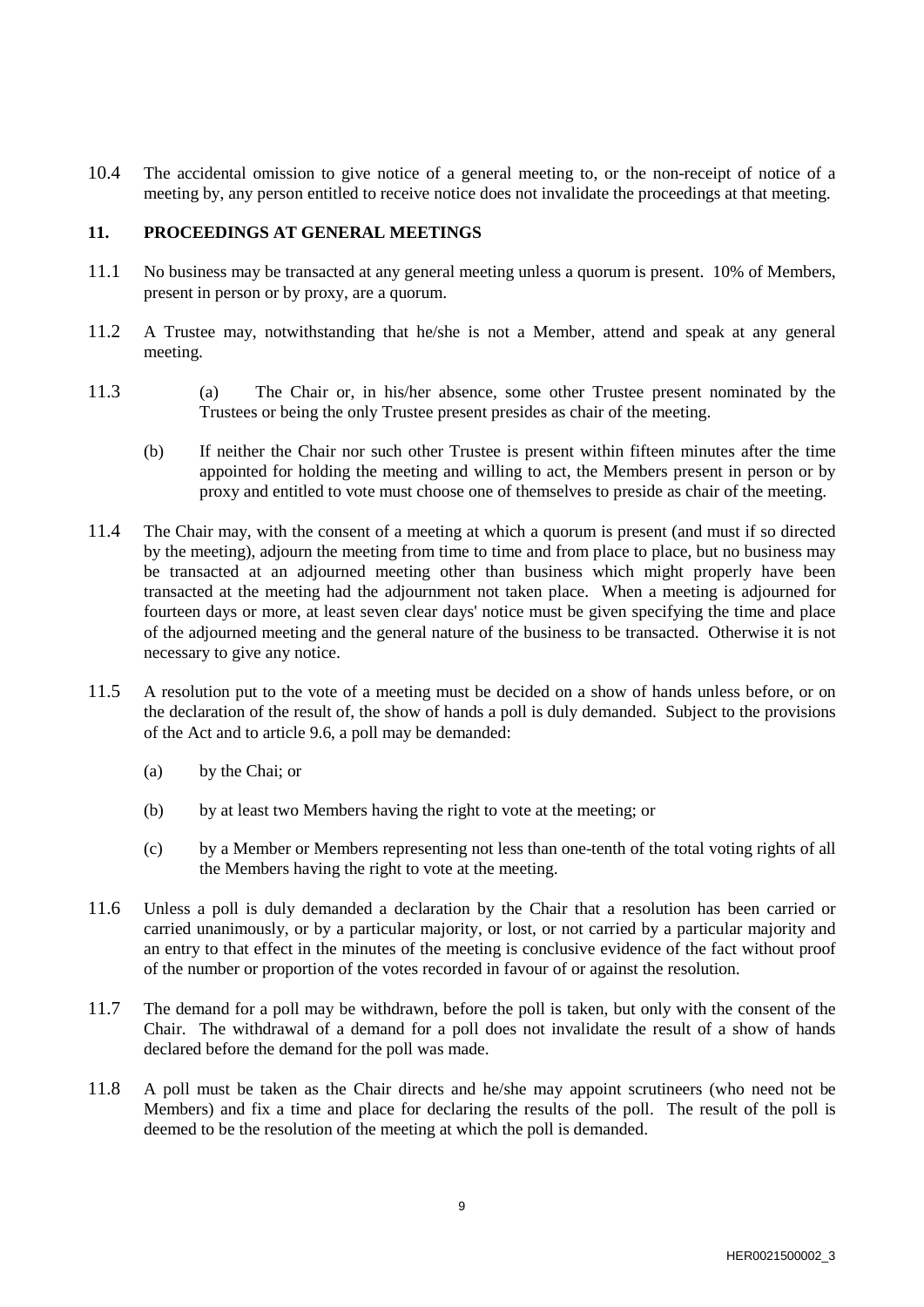- 11.9 In the case of an equality of votes, whether on a show of hands or on a poll, the Chair is entitled to a casting vote in addition to any other vote he/she may have.
- 11.10 A poll demanded on a question of adjournment must be taken immediately. A poll demanded on any other question must be taken either immediately or at such time and place as the Chairman directs not being more than 30 days after the poll is demanded. The demand for a poll does not prevent continuance of a meeting for the transaction of any business other than the question on which the poll is demanded. If a poll is demanded before the declaration of the result of a show of hands and the demand is duly withdrawn, the meeting must continue as if the demand had not been made.
- 11.11 No notice need be given of a poll not taken immediately if the time and place at which it is to be taken are announced at the meeting at which it is demanded. In other cases, at least seven clear days' notice must be given specifying the time and place at which the poll is to be taken.
- 11.12 (a) A resolution in writing executed by or on behalf of each Member who at the date of the resolution would be entitled to vote on it if it had been proposed at a general meeting at which he/she was present is as valid and effectual as if it had been passed at a general meeting duly convened and held. The resolution may be contained in one document or in several documents each stating the terms of the resolution accurately and executed by or on behalf of one or more Members.
	- (b) The date of the resolution means when the resolution is signed by or on behalf of the last Member to sign.
	- (c) A resolution may be agreed to in accordance with this article which would otherwise be required to be passed as a special or extraordinary resolution.
	- (d) A document or documents executed in accordance with this article may be evidenced by facsimile transmission thereof.
	- (e) This article is in addition to, and not limited by, the provisions of sections 288 to 300 (inclusive) of the Act.
- 11.13 Where, during any period when the Charity has only one Member, the Member takes a decision which may be taken by the Charity in general meeting and which has effect as if agreed by the Charity in general meeting, the Member must (unless that decision is taken by way of written resolution under article 11.12) provide the Charity with a written record of that decision.

### **12. VOTES OF MEMBER**

- 12.1 Subject to article 11.9, every Member present in person or by proxy has one vote.
- 12.2 No Member may exercise his/her vote at any general meeting unless all moneys then payable by him to the Charity have been paid.
- 12.3 No objection may be raised to the qualification of any voter except at the meeting or adjourned meeting at which the vote objected to is tendered, and every vote not disallowed at the meeting is valid. Any objection made in due time must be referred to the Chair of the meeting and his/her ruling in relation to any Member other than himself is final and conclusive. In relation to the chairman of the meeting, the question must be decided by ordinary resolution of the other Members.
- 12.4 An instrument appointing a proxy must be in writing executed by or on behalf of the appointor and may be in any form which is usual or which the Trustees may approve.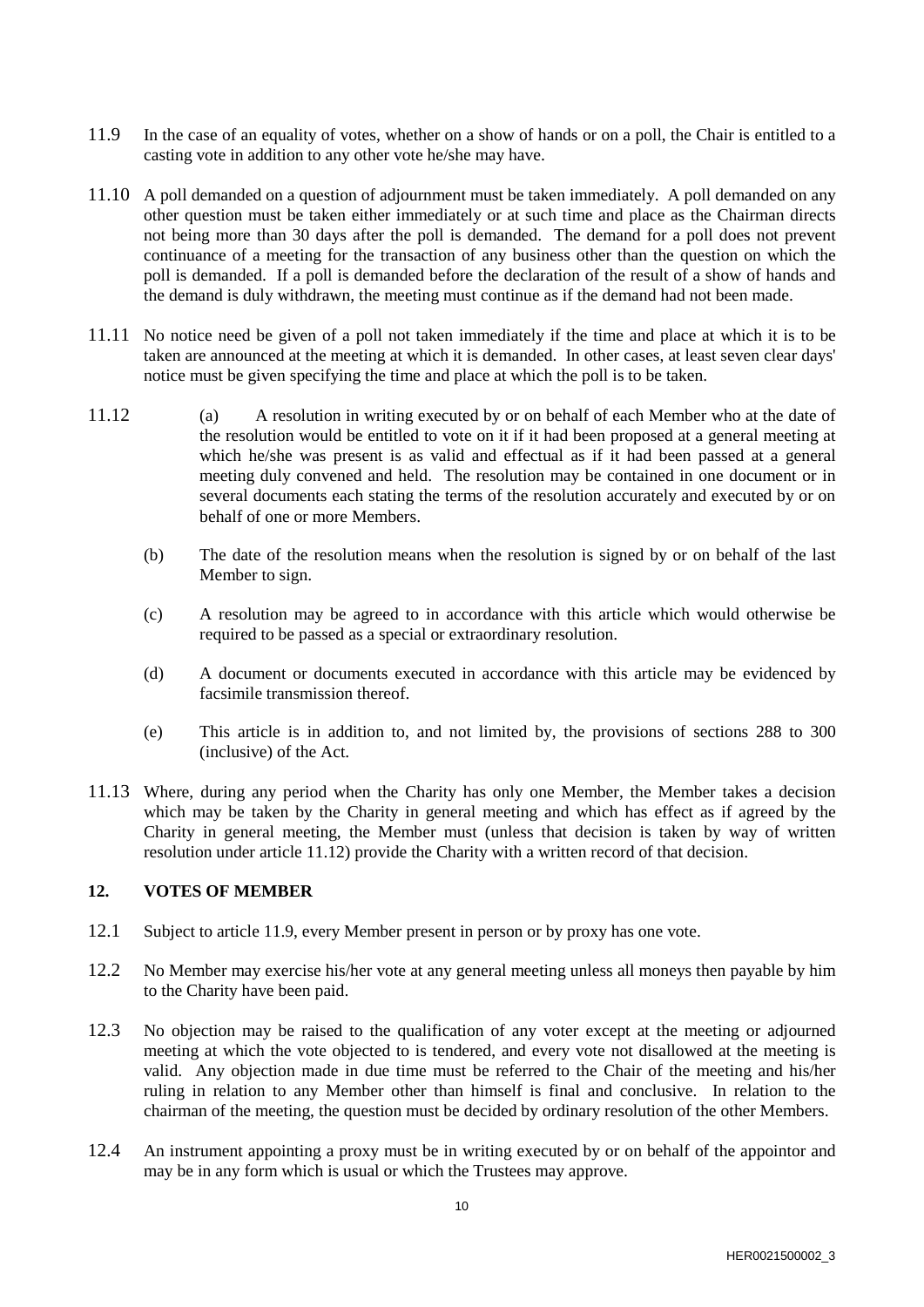- 12.5 The instrument appointing a proxy and any authority under which is executed (or such copy of the instrument or the authority or both as the Trustees may approve) may:
	- (a) be deposited at the registered office or at such other place within the United Kingdom as is specified in the notice convening the meeting or in any instrument of proxy sent out by the Charity in relation to the meeting not less than 48 hours before the time for holding the meeting or adjourned meeting at which the person named in the instrument proposes to vote; or
	- (b) be delivered to any Trustee or to the Secretary at the place where the meeting or adjourned meeting is to be held at any time on the day of (but before the time for holding) the meeting or adjourned meeting at which the person named in the instrument proposes to vote,

and an instrument of proxy which is not deposited or delivered in a manner so permitted shall be invalid.

12.6 A vote given or poll demanded by proxy is valid notwithstanding the previous determination of the authority of the person voting or demanding a poll unless notice of the determination was received by the Charity at the registered office or at such other place at which the instrument of proxy was deposited or delivered before the commencement of the meeting or adjourned meeting at which the vote is given.

### **13. APPOINTMENT AND RETIREMENT OF BOARD**

- 13.1 Subject to article 13.2, the number of Trustees shall at all times be not less than five and not more than twelve (unless otherwise determined by ordinary resolution).
- 13.2 The Trustees are those persons appointed as such in accordance with the articles of the Charity from time to time.
- 13.3 The Trustees may by resolution at any time appoint any person who is qualified to be appointed as a Trustee, either to fill a vacancy or as an additional Trustee PROVIDED that the total number of Trustees shall not at any time exceed the maximum number fixed in accordance with these articles. Any Trustee so appointed shall hold office only until the next following annual general meeting and if he/she is not reappointed by the Members at that meeting he/she shall vacate the office at the conclusion of that meeting.
- 13.4 Not less than 21 nor more than 35 clear days before the date appointed for holding the annual general meeting, notice may be given to the Charity by the Trustees or Members wishing to nominate a person for appointment or reappointment (including a person appointed by the Trustees pursuant to article 13.3) stating the particulars which would, if he/she were so appointed or reappointed, be required to be included in the Register of Trustees, together with a notice executed by that person of his/her willingness to be appointed or reappointed. In the case of a candidate nominated by the Members, the candidate shall require signatures from the authorised representatives of ten Members before being put forward for election.
- 13.5 (a) Subject to article 15, each Trustee shall hold office for a period of three years (or such shorter period as may be agreed by the Trustees) from the date of the general meeting at which he/she was appointed and is eligible for reappointment for a second and third consecutive period of three years (or such shorter period as may be agreed by the Trustees).
	- (b) For the avoidance of doubt: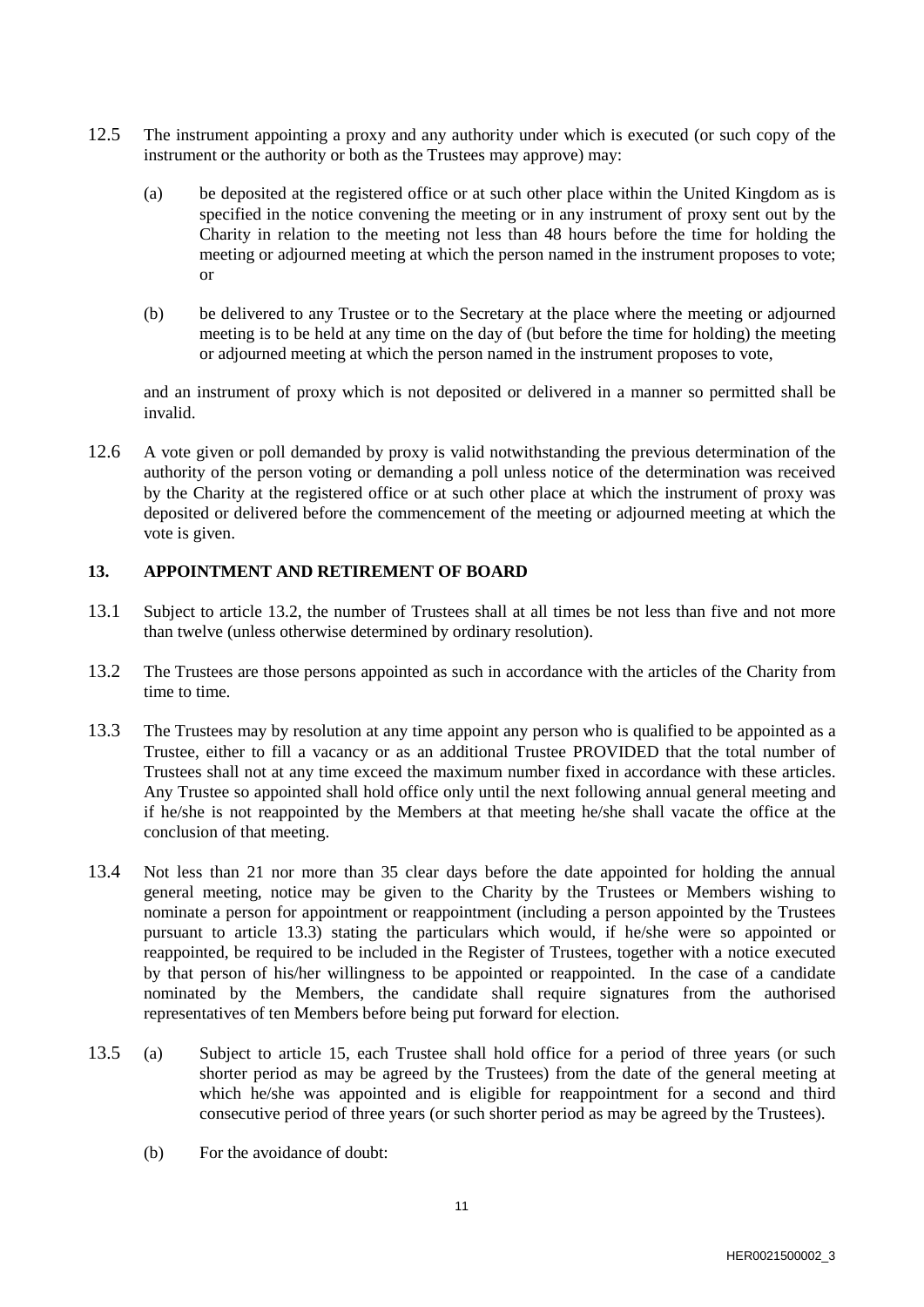- (i) and for the purposes of this article 13, no time served as a Trustee following the Trustee's appointment under article 13.3 and before endorsement of that appointment at the relevant annual general meeting shall count towards such Trustee's term of office;
- (ii) no Trustee may serve more than three consecutive three-year periods of office, subject to article 13.6; and
- (iii) a Trustee retiring after a third three year term shall not be eligible for re-election as a Trustee until the Annual General Meeting following the Annual General Meeting at which he/she was required to retire.
- 13.6 In exceptional circumstances (as determined by the Trustees) a Trustee may hold office for an additional fourth term of office of up to two years if so reappointed by the Trustees following their third term of office.
- 13.7 No person may be appointed a Trustee:
	- (a) unless he/she is a natural person who has attained the age of 18 years;
	- (b) in circumstances such that, had he/she already been a Trustee, he/she would have been disqualified from office under article 15.
- 13.8 Subject as aforesaid, the Charity may by ordinary resolution evidenced by memorandum under section 334 the Charities Act 2011 appoint a person who is willing to act to be a Trustee either to fill a vacancy or as an additional Trustee.
- 13.9 No person may act as a Trustee until after signing a declaration of willingness to act as a Trustee of the Charity.

### **14. CHAIR**

- 14.1 The Trustees must appoint a Chair who may be one of themselves.
- 14.2 The Chair, may hold office for a period of three years (or such shorter period as may be agreed by the Trustees) from the date of the general meeting at which he/she was appointed and is eligible for reappointment for a second and third consecutive period of three years (or such shorter period as may be agreed by the Trustees).
- 14.3 The Trustees may appoint a Deputy Chair who may be one of themselves upon such terms and for such period as the Trustees may think fit.

### **15. TERMINATION OF OFFICE OF TRUSTEE**

The office of a Trustee automatically terminates:

- (a) if he/she ceases to be a director by virtue of any provision of the Act or he/she is disqualified under section 178 of the Charities Act 2011 from acting as a charity trustee or he/she is otherwise prohibited by law from being a director or a Trustee; or
- (b) if he/she is incapable, whether mentally or physically, of managing his/her own affairs; or
- (c) if he/she retires from office by notice to the Charity (but only if at least two Trustees will remain in office when the notice is to take effect); or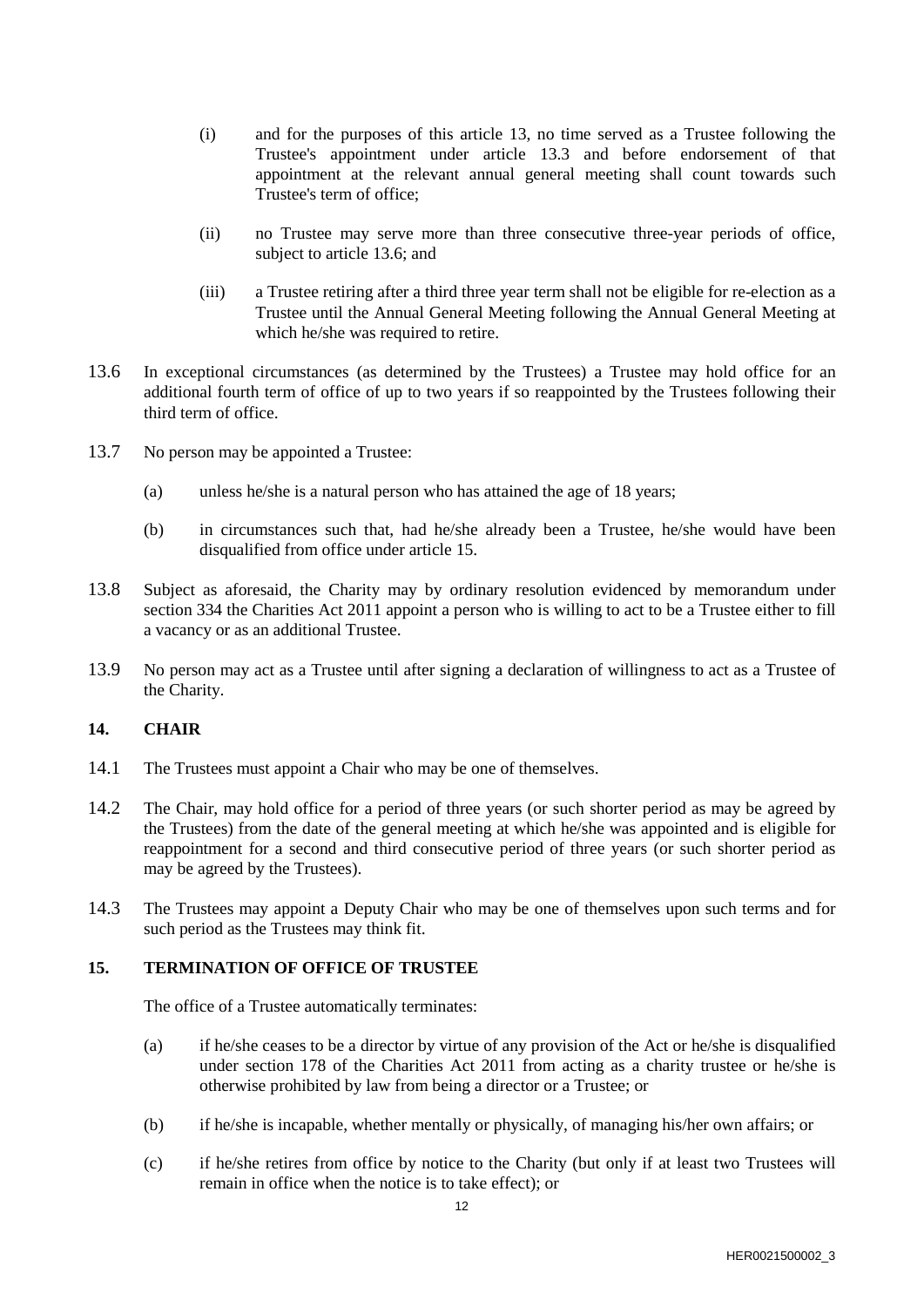- (d) on the expiration of his/her term of office; or
- (e) if he/she has been absent without permission of the Trustees from three consecutive meetings of the Trustees and the Trustees resolve that his/her office be terminated; or
- (f) if he/she is removed by a resolution passed by all the other Trustees after they have invited the views of the Trustee concerned and considered the matter in light of any such views.

### **16. POWERS OF TRUSTEES**

- 16.1 Subject to the provisions of the Act, the Memorandum and the articles and to any directions given by special resolution, the business of the Charity must be managed by the Trustees who may exercise all the powers of the Charity. No alteration of the Memorandum or the articles, and no such direction, is to be treated as invalidating any prior act of the Trustees which would have been valid if that alteration had not been made or that direction had not been given.
- 16.2 The powers given by this article are not limited by any special power given to the Trustees by the articles and a meeting of the Trustees at which a quorum is present may exercise all powers exercisable by the Trustees.

### **17. DELEGATION OF TRUSTEES NON-DELEGABLE FUNCTIONS**

- 17.1 Subject to article 3, the Trustees may delegate revocably to committees consisting of two or more persons appointed by them the exercise of any of their non-delegable functions except the power to appoint and terminate the office of a Trustee PROVIDED that:
	- (a) any such delegation is subject to such conditions as the Trustees may from time to time impose;
	- (b) all acts and proceedings of any committee must be reported promptly to the Trustees;
	- (c) no committee may incur expenditure except in accordance with a budget which has been approved by the Trustees.
- 17.2 The proceedings of any committee are governed by the articles regulating the proceedings of the Trustees so far as they are capable of applying.
- 17.3 Members of any committee may at the discretion of the Trustees be paid a reasonable contribution towards travelling, hotel and other expenses incurred by them in connection with the discharge of their functions.

### **18. TRUSTEES' EXPENSES**

The Trustees may be paid a reasonable contribution towards travelling, hotel, and other expenses properly incurred by them in connection with the discharge of their functions.

### **19. TRUSTEES' APPOINTMENTS AND INTERESTS**

19.1 No Trustee is accountable for any remuneration or other benefit received by him (whether by reason of his/her position with the Charity or otherwise) from any body corporate, securities of which comprise the assets of the Charity or any part thereof PROVIDED that where the Trustee's appointment to a position with such body corporate resulted wholly or partly from the exercise of voting rights vested in the Charity then such Trustee is accountable for any remuneration or other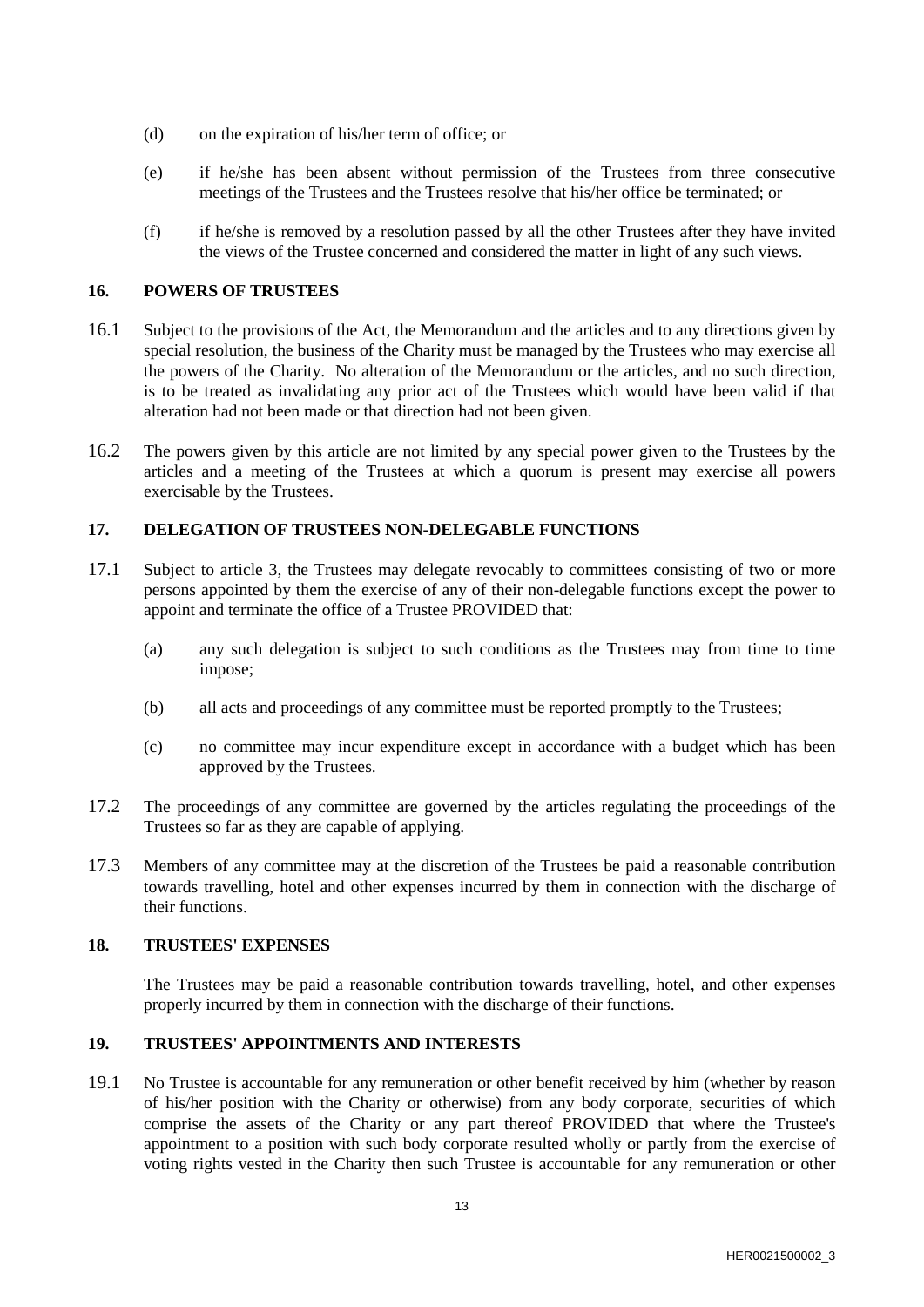benefit received by him except to the extent that such remuneration or other benefit represents reasonable compensation for the services provided by the Trustee to the body corporate concerned.

- 19.2 Any Trustee who is in any way, whether directly or indirectly, interested other than as a Trustee in any contract, transaction or arrangement or any proposed contract, transaction or arrangement with the Charity must declare the nature of his/her interest at a meeting of the Trustees and may not:
	- (a) be counted in the quorum for that part of the meeting;
	- (b) vote on any resolution concerning the matter.

### **20. MEETINGS AND PROCEEDINGS OF THE TRUSTEES**

- 20.1 Subject to the provisions of the articles, the Trustees may regulate their meetings in such manner as they think fit but must hold at least two meetings in each year. A Trustee may, and the Secretary at the request of a Trustee must, call a meeting of the Trustees. Not less than 48 hours' notice of Trustees' meetings must be given to all Trustees. Questions arising at a meeting must be decided by a majority of votes. In the case of an equality of votes, the Chair of the meeting has a second or casting vote.
- 20.2 The quorum at a meeting for the transaction of the business of the Trustees may be fixed by the Trustees and, unless so fixed, is three.
- 20.3 Meetings of the Trustees must be attended in person unless the Trustees for sufficient reason agree to participation under article 20.4.
- 20.4 Subject to article 20.3, a meeting of the Trustees may be held by any communication system which permits each participant:
	- (a) to hear each of the other participants addressing the meeting; and
	- (b) if he/she wishes to do so, to address all the other participants simultaneously,

provided always that not more than one-third of those Trustees attending the meeting shall be present otherwise than in a way which permits visual as well as audio communication.

- 20.5 The Chair or, in his/her absence, some other Trustee appointed by the Trustees is to preside as chair of meetings of the Trustees.
- 20.6 The Trustees may act notwithstanding any vacancies in their number but if their number is reduced below the number fixed as the quorum for meetings of the Trustees, the continuing Trustee or Trustees may act for the purpose of increasing the number of Trustees to that number, but for no other purpose.
- 20.7 All acts done by a meeting of the Trustees or of committees or by a person acting as a Trustee or as a committee member, notwithstanding that it be afterwards discovered that there was a defect in the appointment of any Trustee or committee member or that any of them were disqualified from holding office, or had vacated office, or were not entitled to vote, are as valid as if every such person had been duly appointed and was qualified and had continued to be a Trustee or a committee member and had been entitled to vote.
- 20.8 (a) A resolution in writing signed and dated by all the Trustees entitled to vote on it is as valid and effectual as if it had been passed at a meeting of the Trustees duly convened and held. The resolution may be contained in one document or in several documents each stating the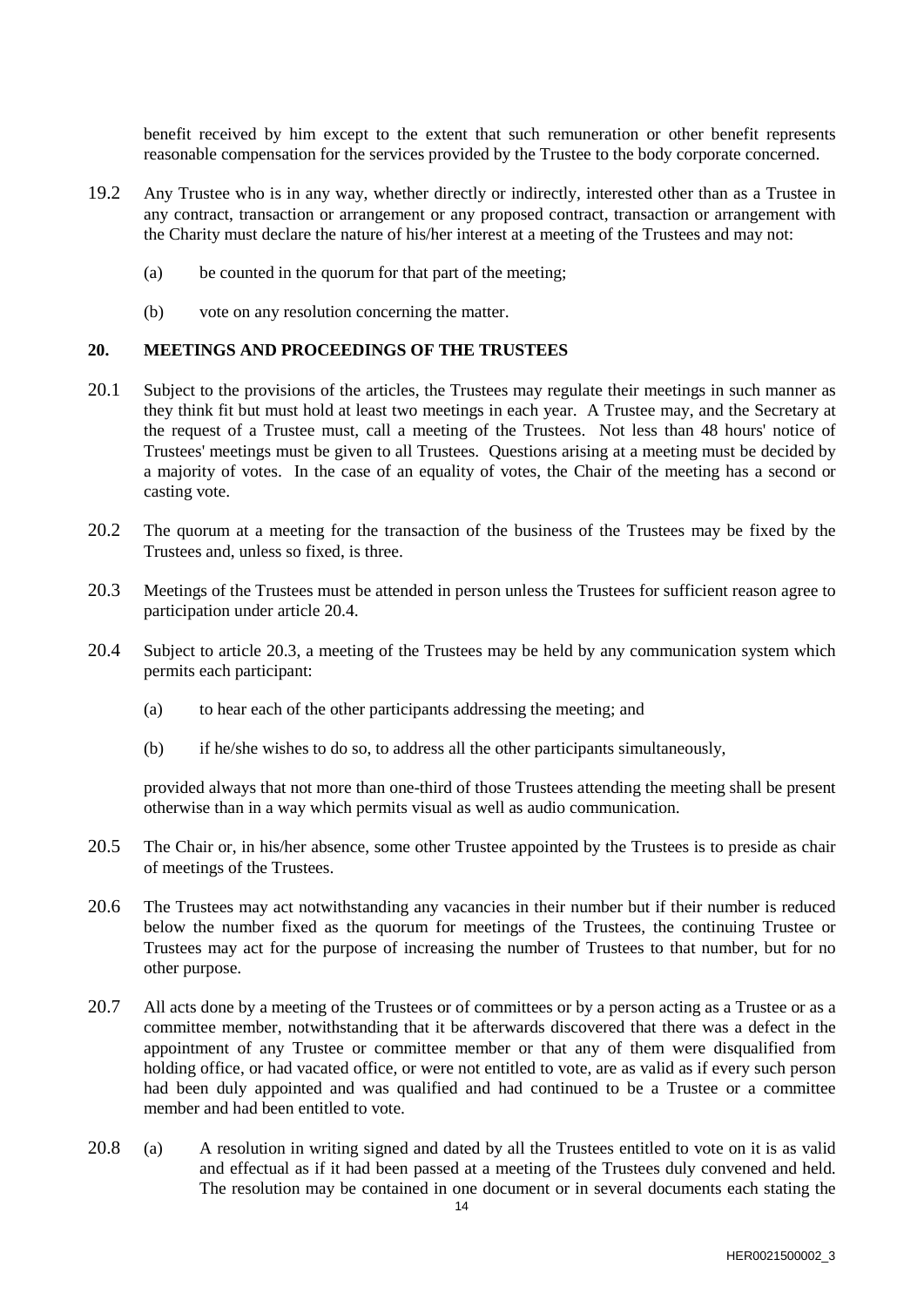terms of the resolution accurately and signed and dated by one or more Trustees. The resolution is to be treated as passed at the date of the last signature.

- (b) A document or documents signed and dated in accordance with this article may be evidenced by facsimile transmission thereof.
- 20.9 If a question arises as to the right of a Trustee to vote, the question must be referred to the Chair of the meeting and his/her ruling in relation to any Trustee other than himself is final and conclusive. In relation to the Chairof the meeting, the question must be decided by resolution of the other Trustees.

### **21. CHIEF OPERATING OFFICER**

Subject to the provisions of the Act, the Trustees may appoint and (subject to article 4) pay upon such reasonable terms as may be determined a Chief Operating Officer of the Charity to assist in the management of the business of the Charity and to perform such duties and exercise such nondiscretionary powers subject to such conditions as the Trustees from time to time determine; and any Chief Operating Officer so appointed may be removed by the Trustees by reasonable notice. The Chief Operating Officer may be a Trustee.

#### **22. SECRETARY**

Subject to the provisions of the Act and to article 4, the Secretary must be appointed by the Trustees on such reasonable terms as to remuneration and other matters and subject to such conditions as the Trustees from time to time determine; and any Secretary so appointed may be removed by the Trustees by reasonable notice.

### **23. TREASURER AND OTHER OFFICERS**

Subject to the provisions of the Act and to article 4, the Trustees may appoint a Treasurer and such other officers as they may determine on such reasonable terms as to remuneration and other matters and subject to such conditions as the Trustees from time to time determine; and any Treasurer or other officer so appointed may be removed by the Trustees by reasonable notice.

#### **24. REGISTER OF TRUSTEES**

The Trustees must maintain a Register of Trustees containing the following particulars with respect to each Trustee:

- (a) his/her present name, any former name, his/her usual residential address, his/her nationality, his/her business occupation (if any), particulars of any other directorships held or which have been held by him and his/her date of birth; and
- (b) the date at which he/she was appointed or re-appointed as a Trustee and the date at which he/she ceased to be a Trustee.

#### **25. RECORDS**

The Trustees must cause proper records to be kept of:

- (a) all appointments of officers made by the Trustees;
- (b) all proceedings at meetings of the Charity, of the Trustees and of any committees appointed under article 17, including the names of the persons present at each meeting;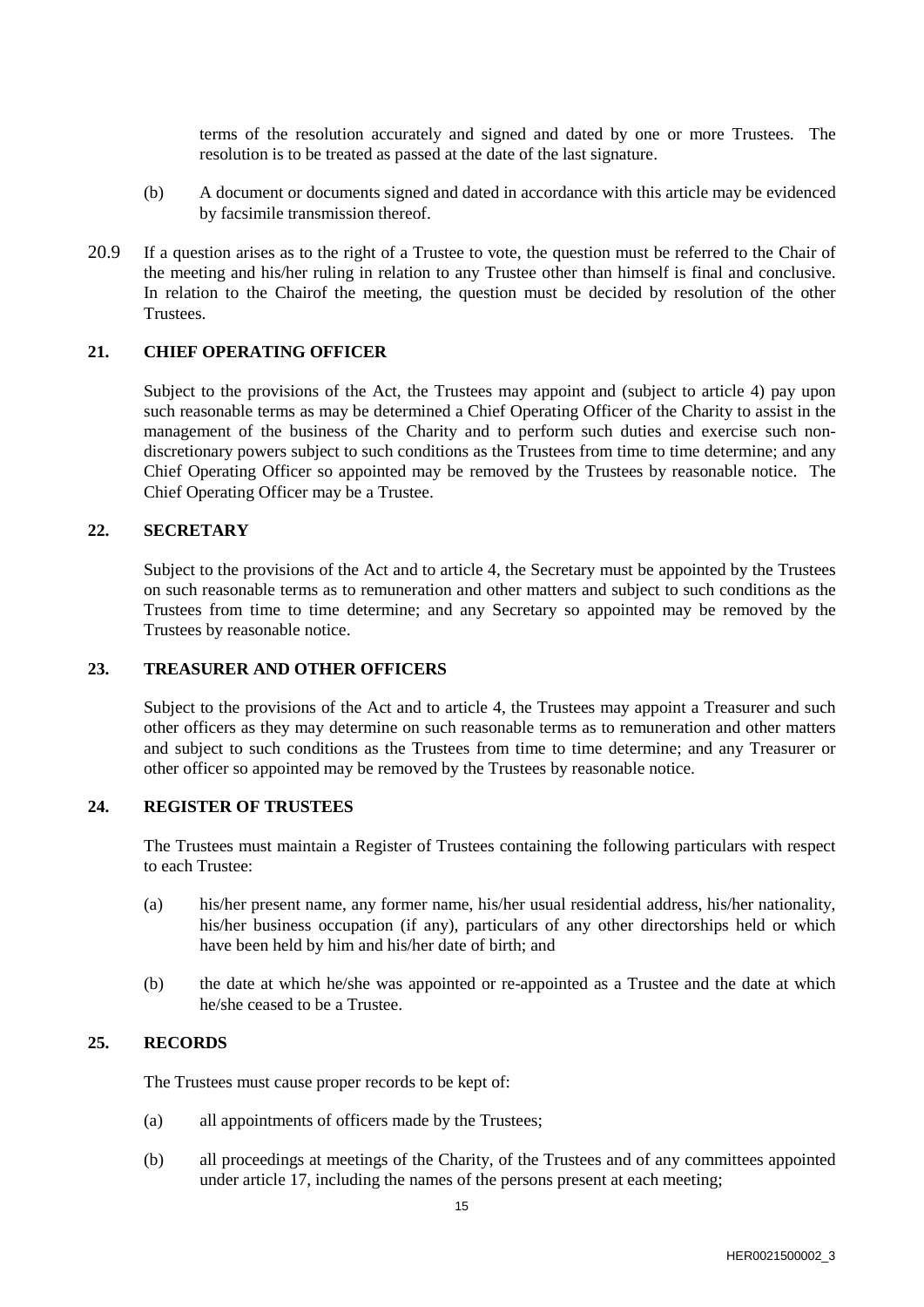(c) all professional advice obtained.

## **26. ACCOUNTS, REPORTS AND RETURNS**

The Trustees must comply with the requirements of the Act and of the Charities Act 1993 with respect to the keeping of accounting records, the audit or independent examination of accounts and the preparation and transmission to the Registrar of Companies and the Charity Commissioners for England and Wales of:

- (a) annual accounts;
- (b) annual reports; and
- (c) annual returns.

# **27. THE SEAL**

The seal of the Charity may not be affixed to any instrument except by the authority of a resolution of the Trustees, and in the presence of at least two Trustees, or one Trustee and the Secretary, who must sign every instrument to which the seal is so affixed in their presence, and in favour of any purchaser or person bona fide dealing with the Charity such signatures are conclusive evidence of the fact that the seal has been properly affixed.

# **28. NOTICES**

- 28.1 Any notice or other communication (in this article referred to generally as "notice") required to be given under the articles must be in writing and must be given by or to the Secretary (as the case may be), either personally or by sending it by pre-paid first class post, facsimile transmission or email.
- 28.2 A Member present in person or by proxy at any meeting of the Charity is deemed to have received notice of the meeting and, where required, of the purposes for which it was called.
- 28.3 The address for service of the Charity is the registered office.
- 28.4 Subject to article 28.5, the address for service of Members and Trustees is the address recorded in the Register of Members and the Register of Trustees respectively.
- 28.5 Any Member or Trustee, whose address recorded in the Register of Members or the Register of Trustees (as the case may be) is outside the United Kingdom, who from time to time gives to the Secretary an address within the United Kingdom at which notice may be served on him is entitled to have notice served on him at that address.
- 28.6 Notice is deemed duly served:
	- (a) in the case of the personal service, at the time of delivery;
	- (b) in the case of service by post, two clear business days after the date of posting;
	- (c) in the case of service by facsimile transmission or email, at the time of despatch.
- 28.7 Proof that:
	- (a) an envelope containing a notice was properly addressed, prepaid and posted by first class post; or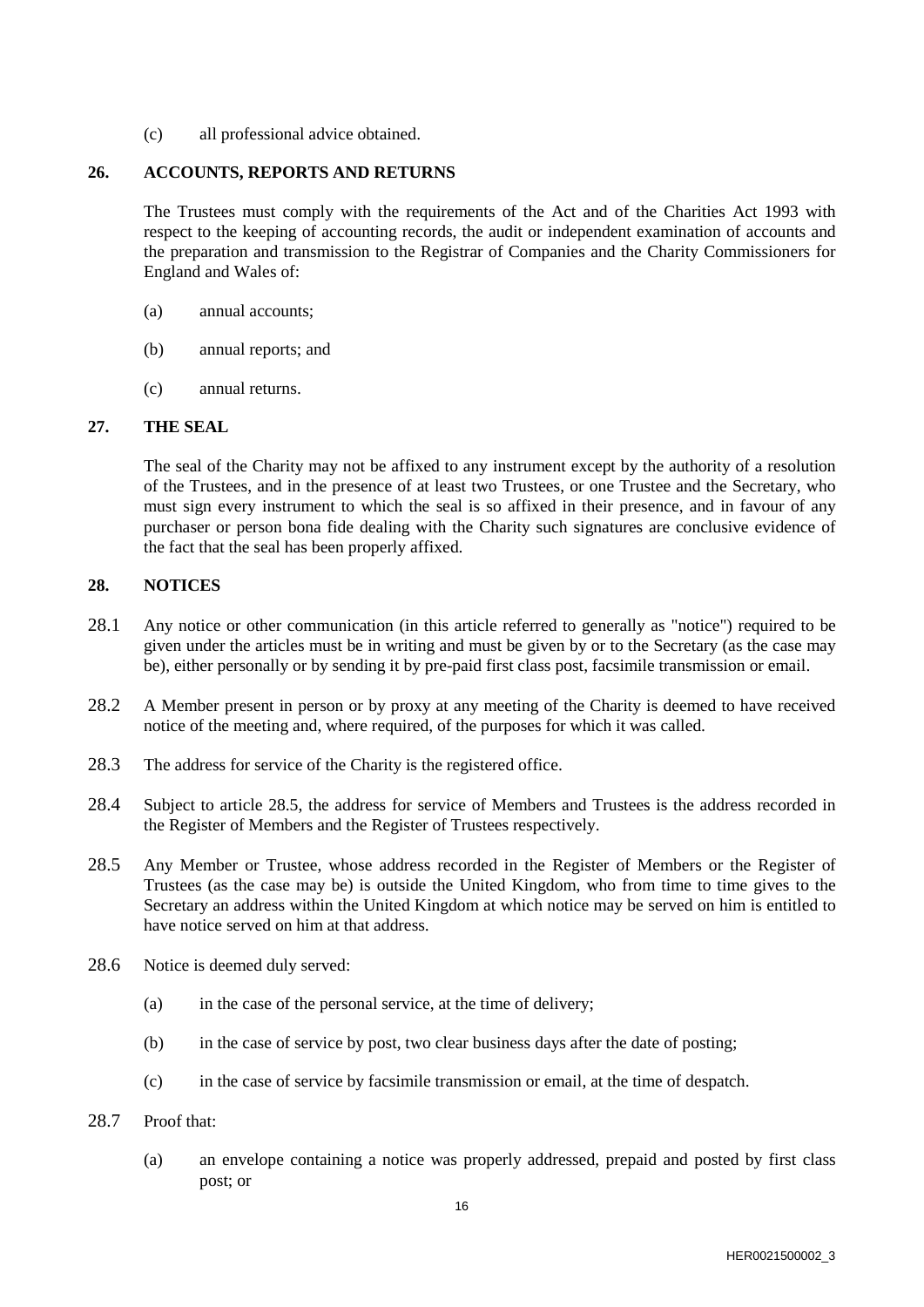(b) a facsimile transmission or email setting out the terms of the notice was properly despatched,

is conclusive evidence that the notice was given.

### **29. RULES**

- 29.1 The Trustees may from time to time make rules consistent with the Memorandum, the articles and the Act for the proper conduct and management of the Charity and in particular (but without prejudice to the generality of the foregoing), they may by such rules regulate the following matters in so far as not regulated by the articles:
	- (a) the admission and classification of Members, the rights and privileges of Members, the conditions of membership, the terms on which Members may retire or have their membership terminated and any entrance fees, subscriptions and other fees or payments to be made by Members;
	- (b) the conduct of Members in relation to one another and to the Charity's employees;
	- (c) the setting aside of the whole or any part or parts of the Charity's premises at any particular time or times for any particular purpose or purposes;
	- (d) the procedure at general meetings and meetings of the Trustees and of committees;
	- (e) the operation of bank accounts;
	- (f) the custody of documents;
	- (g) generally, all such matters as are commonly the subject of company rules.
- 29.2 The Trustees may alter, add to or repeal the rules and the Trustees must adopt such means as they think sufficient to bring to the notice of the Members all such rules which, so long as they are in force, are binding on all the Members.

### **30. INDEMNITY**

- 30.1 Subject to the provisions of the Act but without prejudice to any indemnity to which a Trustee or other officer or auditor may otherwise be entitled, every Trustee or other officer or auditor of the Charity is entitled to be indemnified out of the assets of the Charity against any liability incurred by him in defending any proceedings (whether civil or criminal) in which judgment is given in his/her favour or he/she is acquitted or in connection with any application in which relief is granted to him by the court from liability for negligence, default, breach of duty or breach of trust in relation to the affairs of the Charity PROVIDED that:
	- (a) the indemnity does not apply to any liability to the extent that it is recovered from any other body or person; and
	- (b) the indemnity is subject to that Trustee or other officer or auditor taking all reasonable steps to effect such recovery, so that the indemnity does not apply to the extent that an alternative right of recovery is capable of being enforced.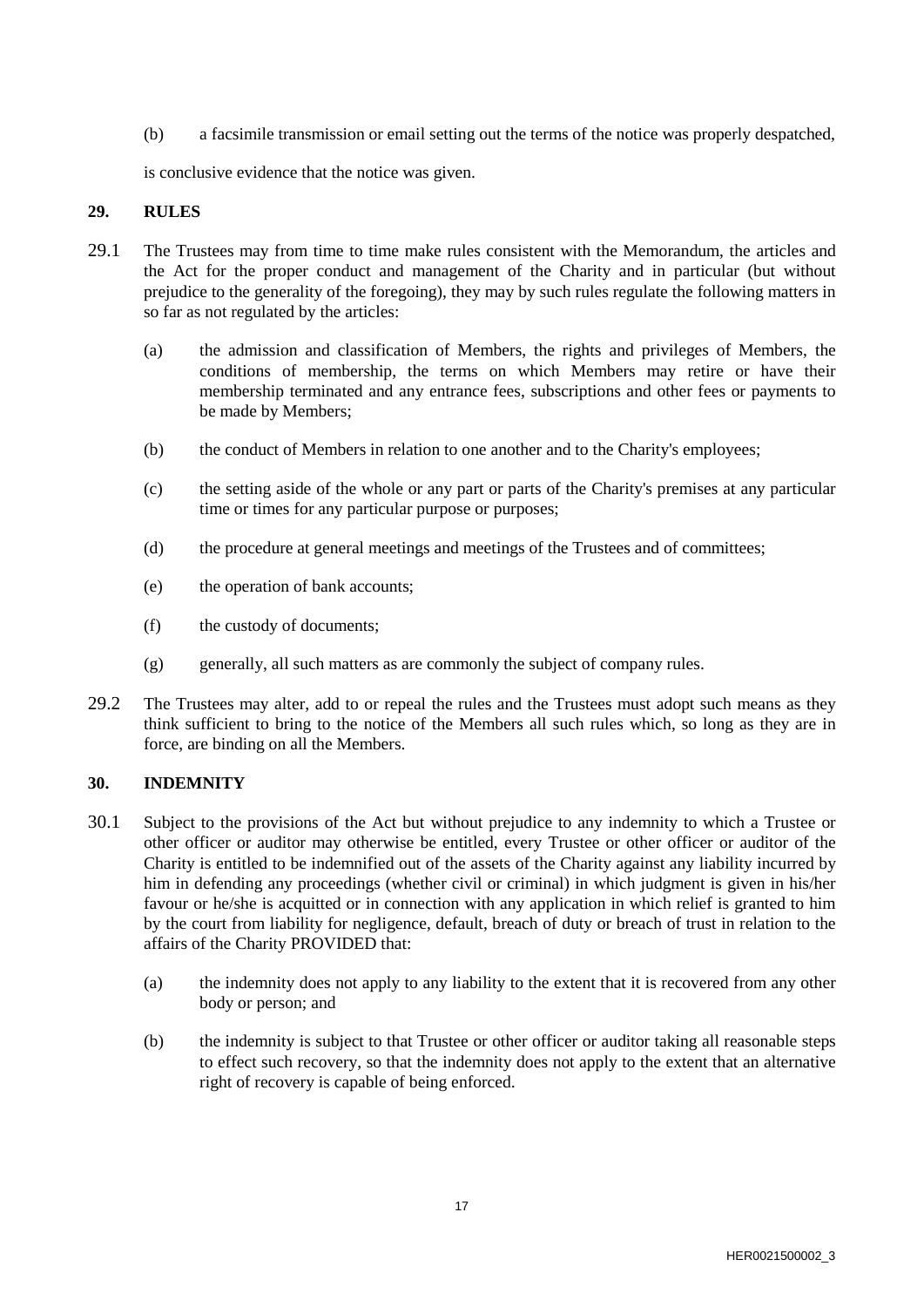- 30.2 The Charity may purchase and maintain indemnity insurance to cover any Trustee for:
	- (a) any liability which by any rule of law may attach to him in respect of any negligence, default, breach of duty or breach of trust of which he/she may be guilty in his/her capacity of Trustee;
	- (b) all costs, charges and expenses which may be incurred by him in contesting any such liability or alleged liability;
	- (c) all costs of a successful defence to a criminal prosecution against him in his/her capacity of Trustee,

but always excluding liability arising from any act or omission which the Trustee knew to be a breach of duty or breach of trust or which was committed by the Trustee in reckless disregard of whether it was or was not a breach of duty or breach of trust or for the costs of an unsuccessful defence to a criminal prosecution.

30.3 The Charity may also provide indemnity insurance to cover the liability of its agents, employees, independent contractors and voluntary workers against all such risks incurred in the performance of their duties as may be thought fit.

### **31. INTERPRETATION**

31.1 In the Memorandum and in the articles:

**Act** means the Companies Act 2006;

**articles** mean these articles of association as originally adopted or as from time to time altered;

**business day** means a day (other than a Saturday) when banks are open for the normal transaction of business in London;

**authorised representative** means an individual who is authorised by a Member organisation to act as its representative at any meeting of the Charity and whose name and address has been notified to the Charity;

**The Chair** means the chair of the Trustees appointed under article 14;

**Charity** means the company called The Heritage Alliance;

**Chief Operating Officer** means the Chief Operating Officer of the Charity appointed under article 21;

**clear days** in relation to the period of a notice means that period excluding the day when the notice is given or deemed to be given and the day for which it is given or on which it is to take effect;

**Custodian** means a body corporate or more than one who may be appointed by the Trustees under article 3.29;

#### **delegable functions** means:

(a) any function consisting of carrying out a decision that the trustees have taken;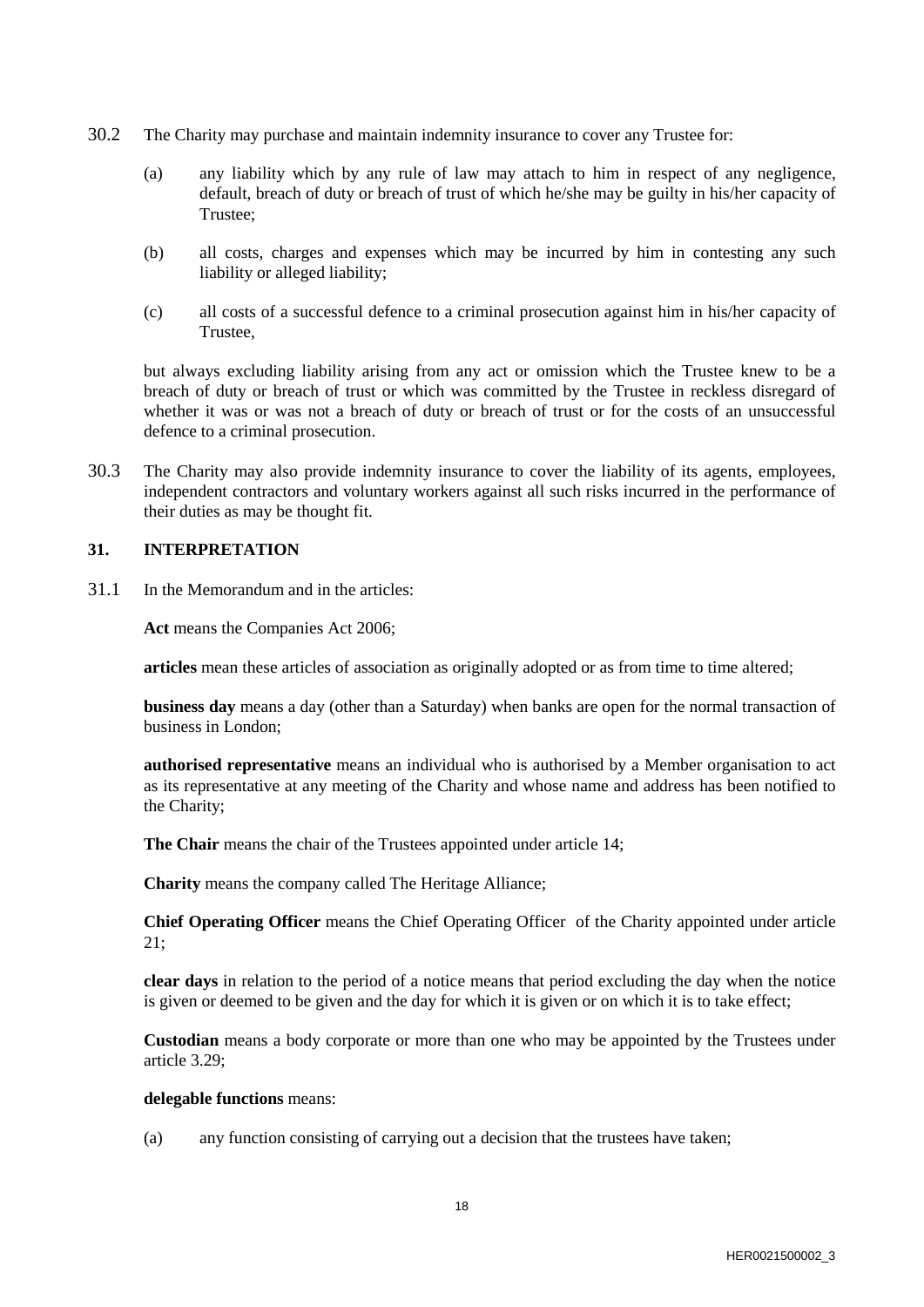- (b) any function relating to the investment of assets (including, in the case of land held as an investment, managing the land and creating or disposing of an interest in the land);
- (c) any function relating to the raising of funds for the Charity otherwise than by means of profits of a trade which is an integral part of carrying out the Charity's charitable purposes; and
- (d) any other function prescribed by an order made by the Secretary of State under section 11(3) of the Trustee Act 2000;

**executed** includes any mode of execution;

**functions** includes powers and duties;

**heritage charity** means any charity which has as one of its objects any purposes (being exclusively charitable under English law) concerned with the protection, preservation, improvement, enhancement and/or revitalisation of the historic environment;

**historic environment** means any tangible or intangible property or things relating to the heritage, culture, architecture, history, tradition or environment of the United Kingdom the protection, preservation, improvement, enhancement and/or revitalisation of which is for the time being exclusively charitable under English law, including without limitation buildings, monuments, structures, sites, parks and gardens, museums and galleries, and archives and collections of materials (whether in written form or not) and objects, where such property or things are of particular historical, cultural, architectural or environmental interest or are significant as part of UK tradition or heritage;

**in person** in relation to attendance or presence at general meetings includes, in the case of a Member organisation, attendance or presence by an authorised representative;

**investment management functions** means the Trustees' functions under article 3.27 relating to:

- (a) the investment of assets of the Charity;
- (b) the acquisition of property by the Charity; and
- (c) managing property of the Charity and disposing of, or creating or disposing of an interest in, such property;

**Investment Manager** means an individual, company or firm or more than one who may be appointed by the Trustees under article 3.27;

**Member** means an individual or an organisation who is a member of the Charity for the purposes of the Act;

**Member organisation** means an organisation which is a member of the Charity for the purposes of the Act;

**Memorandum** means the Charity's memorandum of association as originally adopted or as from time to time altered;

**Nominee** means a body corporate or more than one who may be appointed by the Trustees under article 3.28;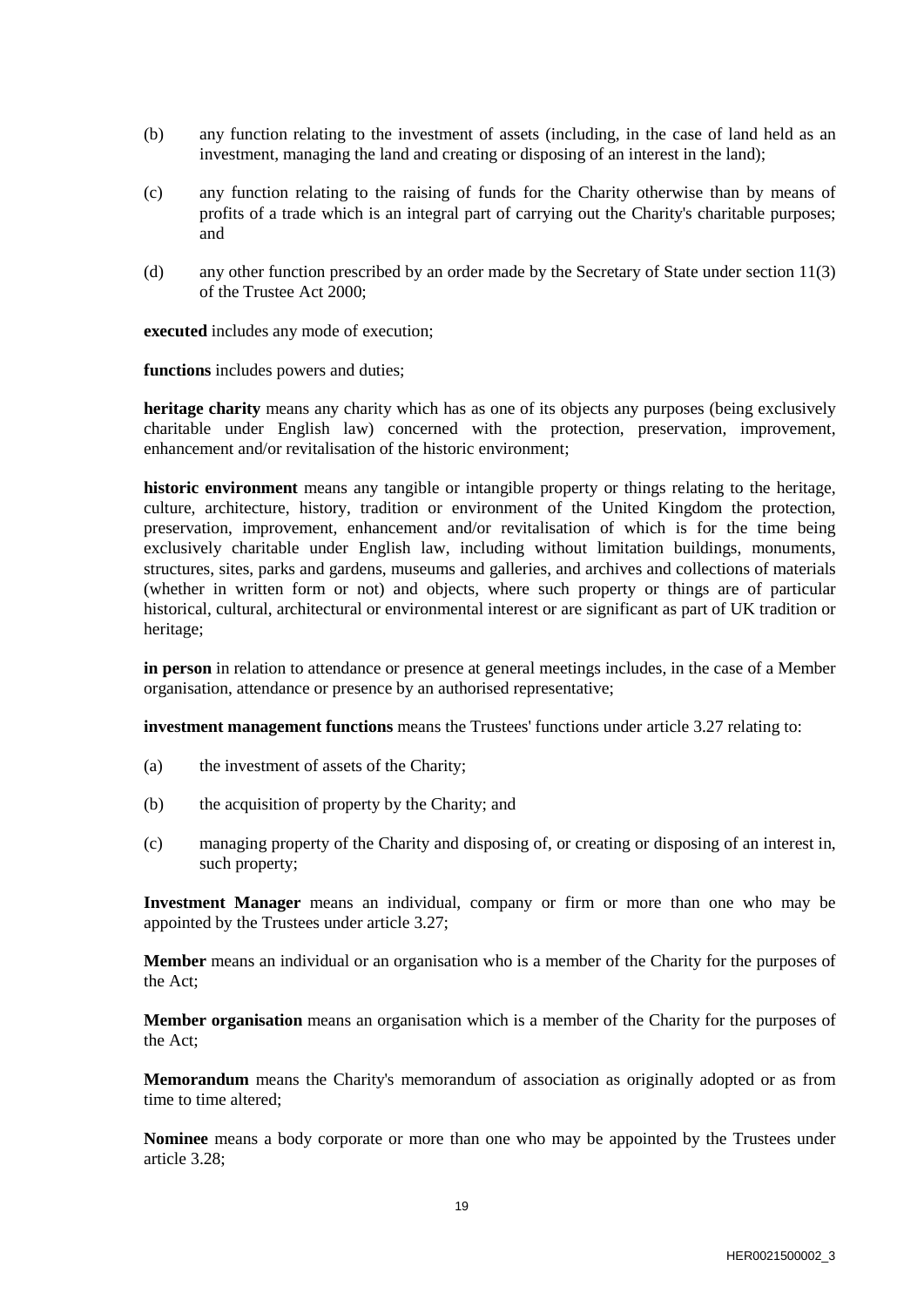**non-charitable trading** means carrying on a trade for the purpose of raising funds for the Charity *other than* a trade the profits of which are applied solely to the purposes of the Charity and either:

- (a) the trade is exercised in the course of the actual carrying out of a primary purpose of the Charity; or
- (b) the work in connection with the trade is mainly carried out by the beneficiaries of the Charity; or
- (c) the profits accrue to the Charity from a lawful society lottery; or
- (d) the profits of the trade are entitled to exemption from tax under section 46 of the Finance Act 2000 or would have been so entitled by Extra Statutory Concession prior to 1 April, 2000;

**non-delegable functions** means functions other than delegable functions;

**Objects** means the Objects of the Charity as defined in article 2;

**Organisation** means a corporation or an unincorporated association.

**policy statement** means a statement giving guidance as to how the investment management functions should be exercised by the Investment Manager under article 3.27 and includes any revised or replacement policy statement;

**registered office** means the registered office of the Charity;

**Register of Members** means the register of members required to be maintained under article 8.3;

**Register of Trustees** means the register of trustees required to be maintained under article 24;

**seal** means the common seal of the Charity;

**Secretary** means the secretary of the Charity or any other person appointed to perform the duties of the secretary of the Charity including an assistant or deputy secretary;

**Trustees** means the persons who are the directors of the Charity for the purposes of the Act and the charity trustees within the meaning of section 177 of the Charities Act 2011;

the **United Kingdom** means the United Kingdom of Great Britain and Northern Ireland;

**written** or **in writing** means a legible document on paper including a facsimile transmission.